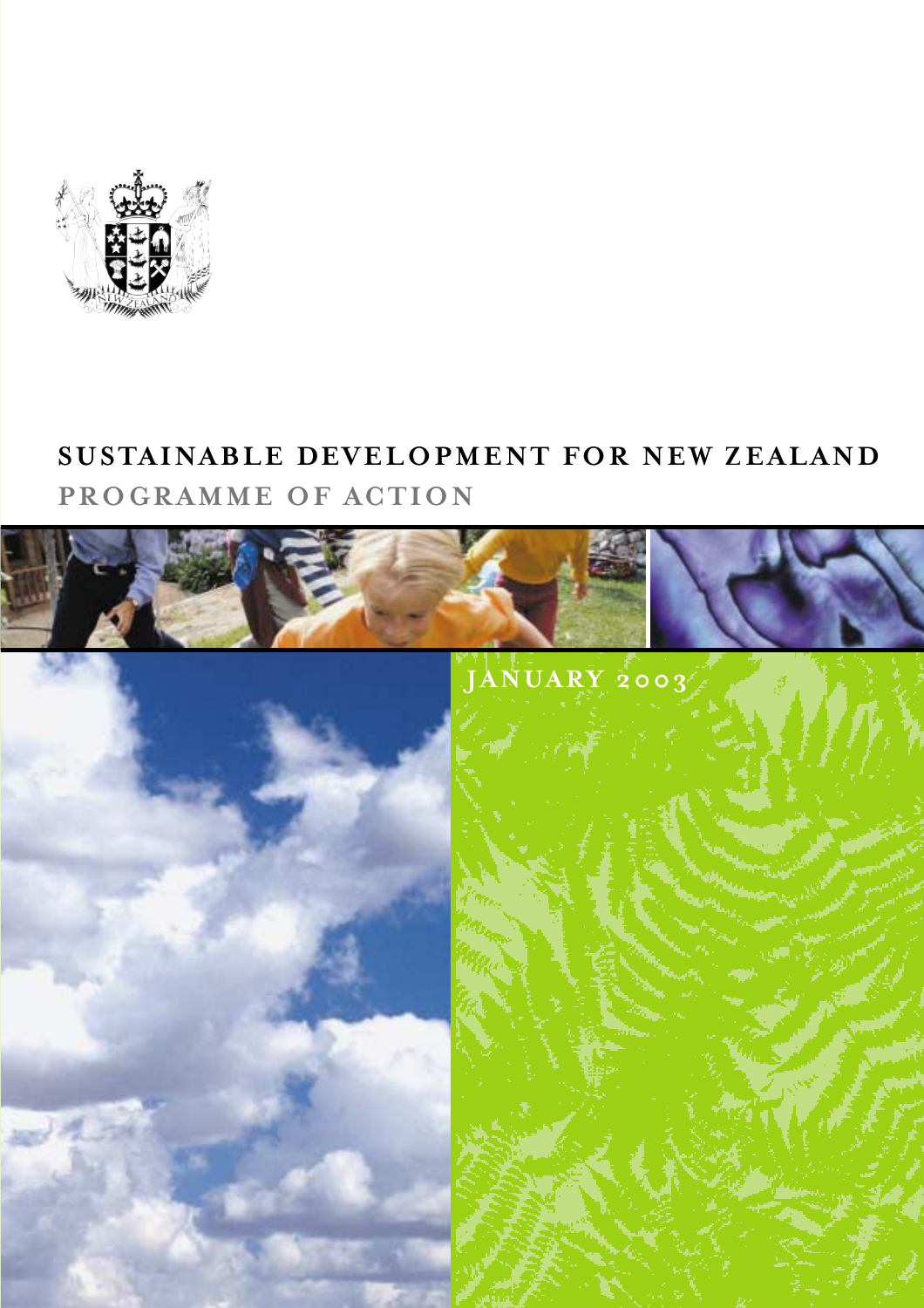## **CONTENTS**



| <b>FOREWORD</b>                                                    | PAGE 5  |
|--------------------------------------------------------------------|---------|
| ONE. INTRODUCTION                                                  | PAGE 6  |
| TWO. SUSTAINABLE DEVELOPMENT IN POLICY<br>AND DECISION MAKING      | PAGE 9  |
| THREE. THE PROGRAMME OF ACTION                                     | PAGE 12 |
| THREE.I QUALITY AND ALLOCATION OF<br><b>FRESHWATER</b>             | PAGE 13 |
| THREE.2 ENERGY                                                     | PAGE 16 |
| THREE.3 SUSTAINABLE CITIES                                         | PAGE 19 |
| THREE.4 INVESTING IN CHILD AND YOUTH<br><b>DEVELOPMENT</b>         | PAGE 23 |
| THREE.5 MEASURING PROGRESS AND UPDATING<br>THE PROGRAMME OF ACTION | PAGE 27 |
| <b>FOUR. NEXT STEPS</b>                                            | PAGE 29 |
| ANNEX ONE: KEY GOVERNMENT GOALS<br>TO GUIDE THE PUBLIC SECTOR IN   |         |

**ACHIEVING SUSTAINABLEDEVELOPMENT PAGE 30**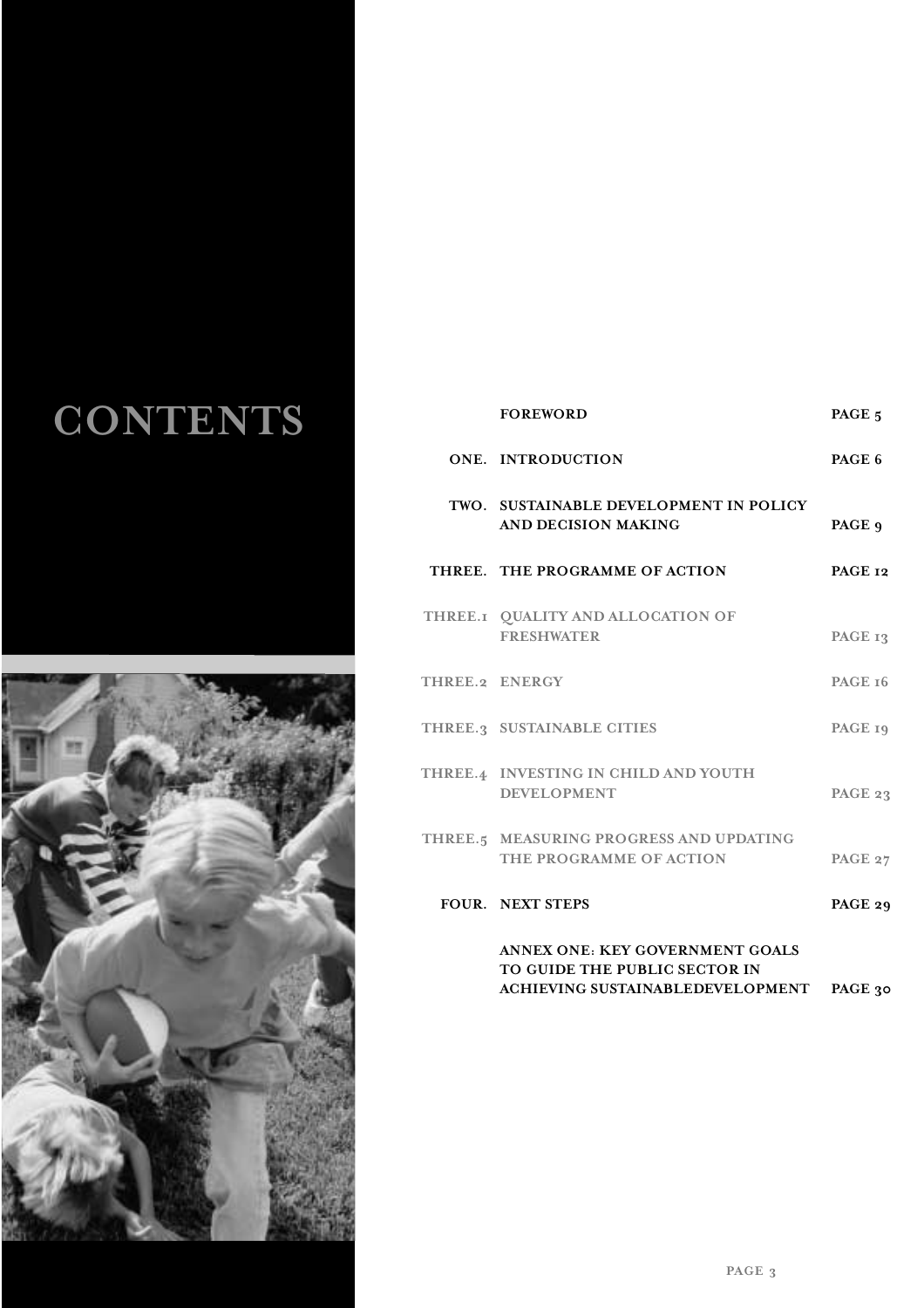## **SUSTAINABLE DEVELOPMENT FOR NEW ZEALAND**

**PROGRAMME OF ACTION**

Department of Prime Minister and Cabinet January 2003

ISBN 0478-263260

www.beehive.govt.nz www.med.govt.nz www.mfe.govt.nz www.msd.govt.nz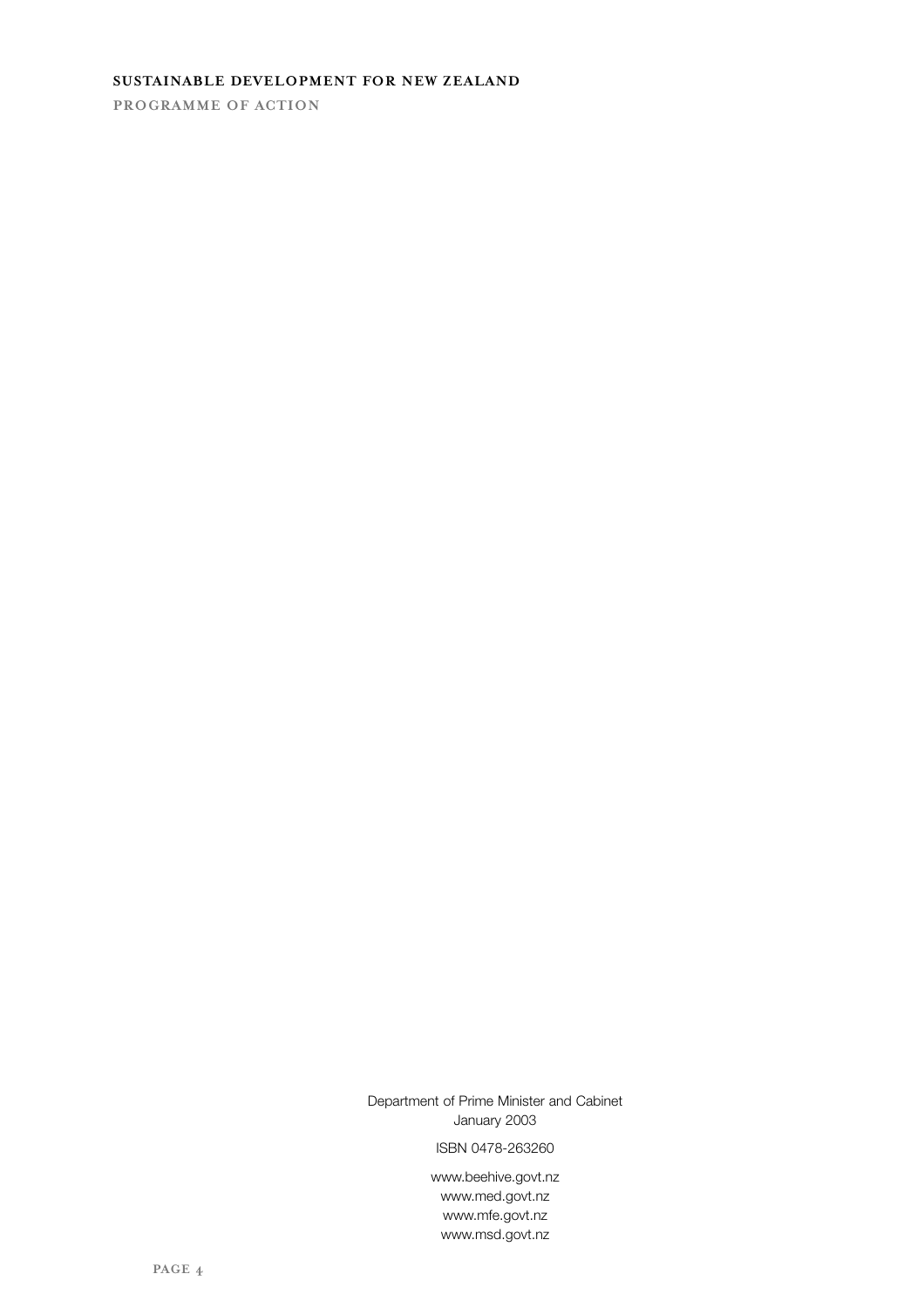## **FOREWORD**



This programme of action for sustainable development is the government's view of the way forward. It recognises that everyone has a role to play, and that there are many areas where the best results will depend on collaborative action.

The government has a key leadership role of articulating outcomes and directions for New Zealand. That is the main purpose of this programme of action – to set directions and outline the initial actions the government will be taking. We will focus on the issues of water quality and allocation, energy, sustainable cities, and child and youth development.

Partnership is at the heart of the sustainable development approach. We want to engage with others who have a stake in the issues, and work together to develop and implement the programme of action.

We want to build an innovative and productive New Zealand. The sustainable development approach will help us find solutions that provide the best outcomes for the environment, the economy and our increasingly diverse society. New Zealand's success in the modern world depends on this – so too does the wellbeing of future generations.

Maran h. Holads

Hon Marian Hobbs Minister for the Environment Minister with responsibilility for Urban Affairs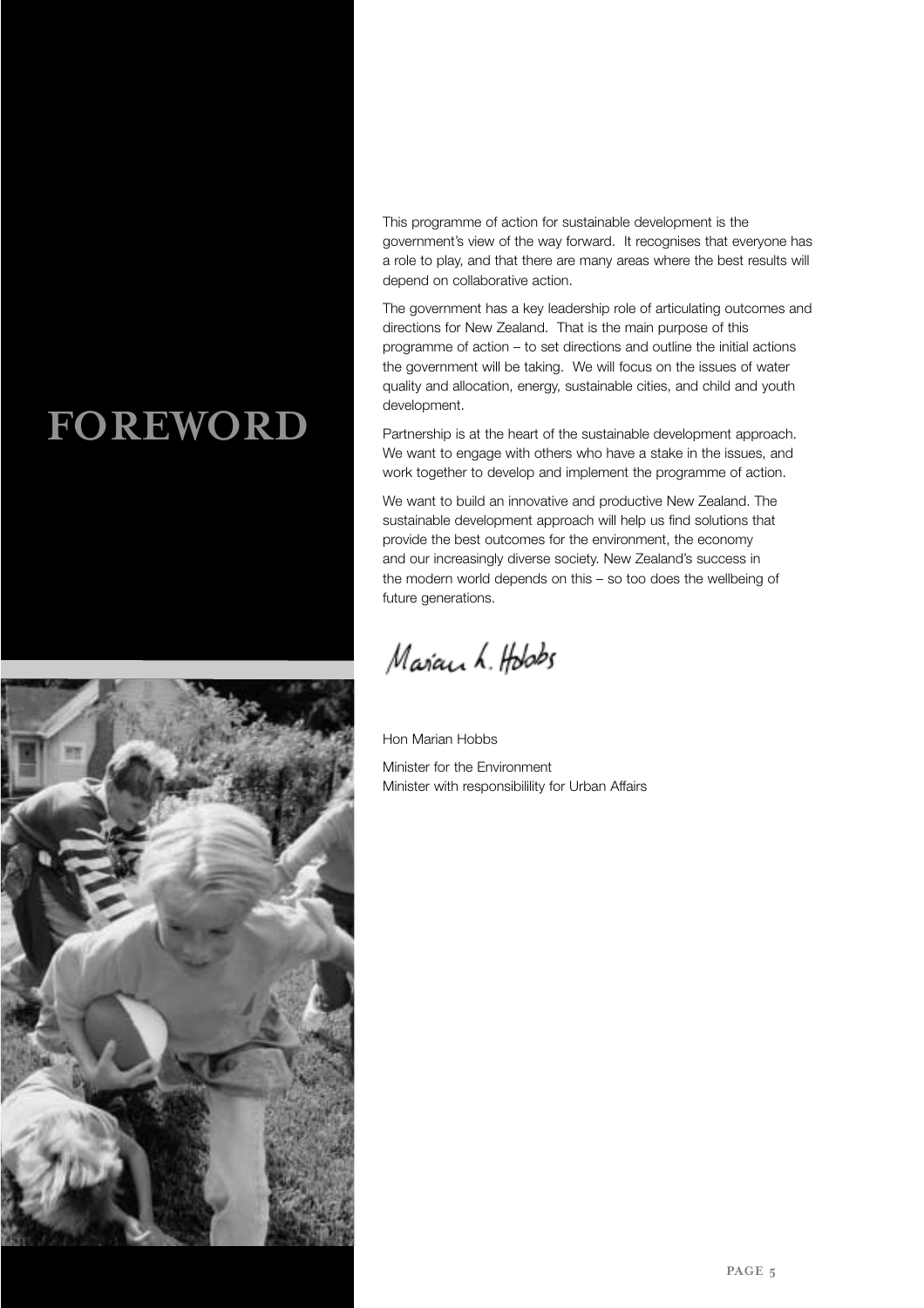## **ONE. INTRODUCTION**

**All the american control of the control of the control of the control of the control of the control of the control of the control of the control of the control of the control of the control of the control of the control o** 

#### **THE SUSTAINABLE DEVELOPMENT APPROACH**

Sustainable development is *"development which meets the needs of the present without compromising the ability of future generations to meet their own needs".*

Achieving sustainable development involves a different way of thinking and working. It requires:

- looking after people
- taking the long-term view
- taking account of the social, economic, environmental and cultural effects of our decisions
- encouraging participation and partnerships.

These themes are woven through the policy principles and the specific programmes of action developed in the next sections of this document.

Sustainable development was brought to international attention by Agenda 21 and the Rio Earth Summit, which focused on the pressures that will need to be resolved if the environment, the economy and communities are to flourish in the 21st century. Some fundamental changes must occur if this is to be achieved. At a global level and here in New Zealand, we need innovative solutions for the complex issues we face.

Although sustainable development has wide international acceptance, it is important that New Zealand develops solutions and approaches that reflect our unique geography, culture and way of doing things.

The aim of this document is to set out a programme of action for sustainable development in New Zealand. It builds on *The Government's Approach to Sustainable Development* released in August 2002, at the time of the World Summit on Sustainable Development in Johannesburg, and the work on sustainable development indicators, *Monitoring Progress Towards a Sustainable New Zealand.* It also takes into account the report of the Parliamentary Commissioner for the Environment, *Creating Our Future: Sustainable Development for New Zealand.*

The programme of action focuses on the government's contribution to sustainable development. It puts forward a number of projects and initiatives that the government considers important. It is not intended that this programme of action is a one-off event. Rather, it is a first step that can be updated with new initiatives as appropriate.

The document does not traverse all that the government is doing, as this has been done by previous documents. Instead, it puts forward some key issues and an approach to strengthen our decision making so that the concept of sustainability is infused into policy development.

Implementing a sustainable development approach cannot be achieved by the government alone. It requires leadership from other players including local government, iwi/Maori, business, NGOs, and communities. Strong relationships and partnerships lie at the heart of this approach. The government will tackle the issues in the programme of action by working closely with other sectors.

The government's Growth and Innovation Framework says that New Zealand's development path needs to achieve a higher level of economic growth. This needs to be a sustainable path and one that adequately protects natural capital. The programme of action outlined here aims to ensure that the quality and durability of economic growth improves the wellbeing of all New Zealanders and the environment, now and for the future.

#### **THE GLOBAL CONTEXT**

Work in New Zealand on sustainable development is taking place in the context of efforts around the world involving international agencies, governments, sector organisations, communities, and individual enterprises.

The 1992 Rio Earth Summit raised the profile of environment and development on the international agenda. The 2002 World Summit on Sustainable Development reviewed implementation of key objectives and secured renewed commitment to the broader aim of sustainable development.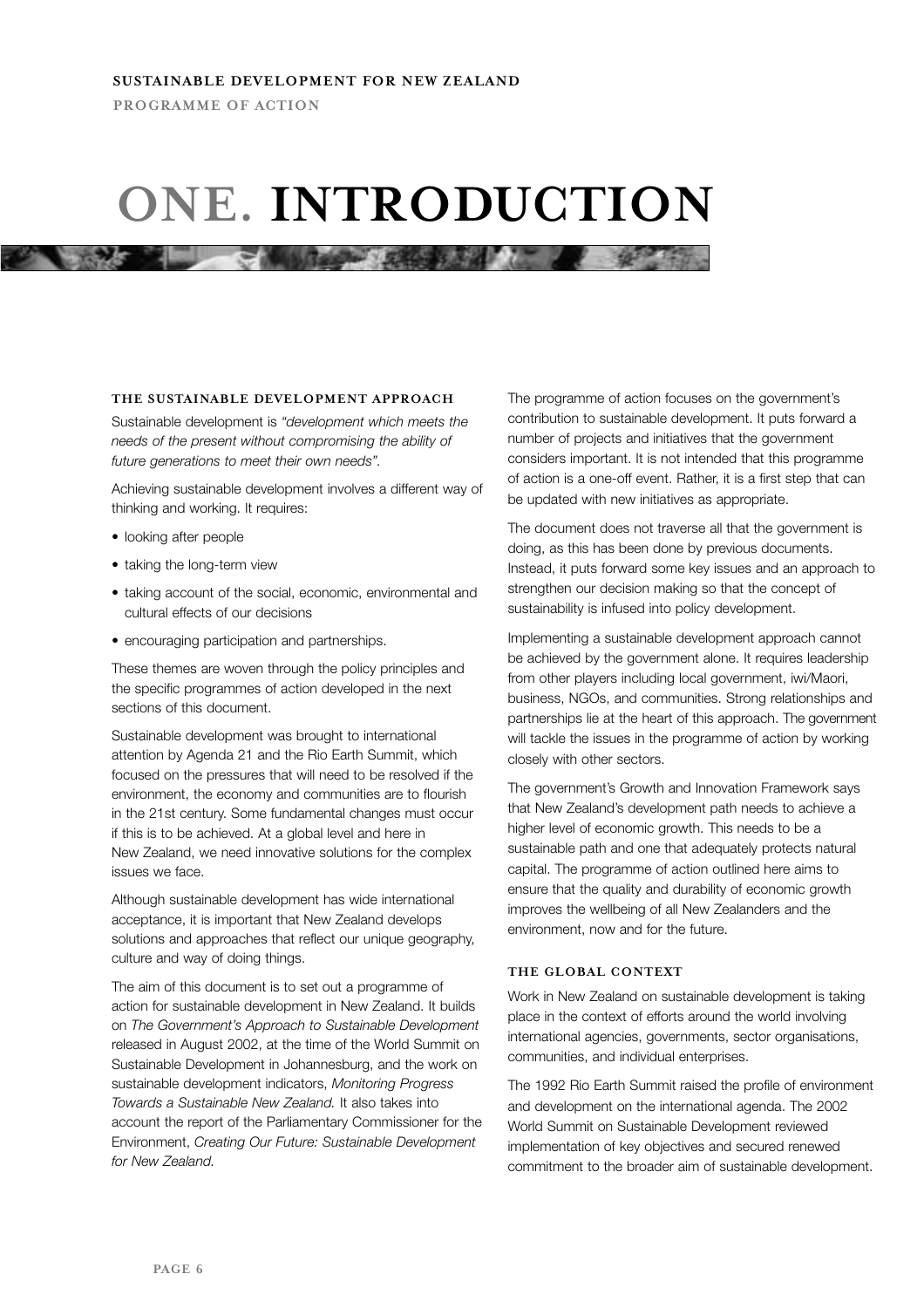The United Nations and the World Summit have focused attention on the pressing global issues. The WSSD Plan of Implementation reaffirms targets for reductions in poverty, and in child and maternal mortality. It makes commitments to development for Africa and small-island developing states. It promotes more open trade, development aid and debt relief. It also makes commitments to cleaner production, the development of renewable energy sources and reductions in waste. And it highlights the reduction of biodiversity loss and the restoration of depleted fish stocks as issues for action.

Since the Rio Earth Summit, many governments have produced sustainable development strategies. Organisations like ICLEI, (an international association of local governments) the World Business Council for Sustainable Development, their New Zealand counterparts, and the OECD have been supporting work in specific sectors.

Some governments and other sectors have produced programmes of action that reflect their particular circumstances. Our programme of action aims to translate the core concepts of sustainable development into practical terms. It focuses on several key areas, bearing in mind the WSSD Plan of Implementation but also the progress New Zealand is already making in areas such as fisheries management, waste management, energy, and biodiversity.

New Zealand continues to play a part in international action on issues such as energy, aid, trade, oceans, biodiversity, and climate change.

## **A CHANGING POPULATION – THE NEW ZEALAND CONTEXT**

When we think about sustainable development in the New Zealand context and start taking a longer term, more encompassing view, it is clear that our changing population is particularly important. New Zealand's options for sustainable development in the 21st century will be shaped by our population. Population change has significant implications for all the issues in our programme of action.

#### *New Zealand will continue to have a small population*

Current projections suggest that the population is unlikely to reach 5 million in the next fifty years, and may never do so. The New Zealand population is projected to grow to 4.4 million by 2021, to 4.6 million by 2051 and to fall slightly, to 4.2 million, by 2101. Natural decrease will become the norm and, increasingly, population growth will depend on gains from immigration.

### *People will be more mobile …*

The effect of the departure of New Zealanders for work overseas and arrivals from the rest of the world is a "turnover" in population that has resulted in a relatively high proportion of our working age population being overseas-born.

Population mobility has implications for patterns of settlement, infrastructure and the environment. The majority of new migrants settle in Auckland, at least initially. Auckland's rapid growth is raising concerns that its infrastructure, in particular, may act as a barrier to future economic development because the city will be unable to accommodate the numbers of new migrants expected.

## *More ethnically diverse …*

The richer ethnic mix that is emerging highlights the need to ensure that individuals and communities can participate fully in society. This has implications for institutional structures, community cohesion, and the maintenance and development of cultural and national identities.

*"Development which meets the needs of the present without compromising the ability of future generations to meet their own needs".*

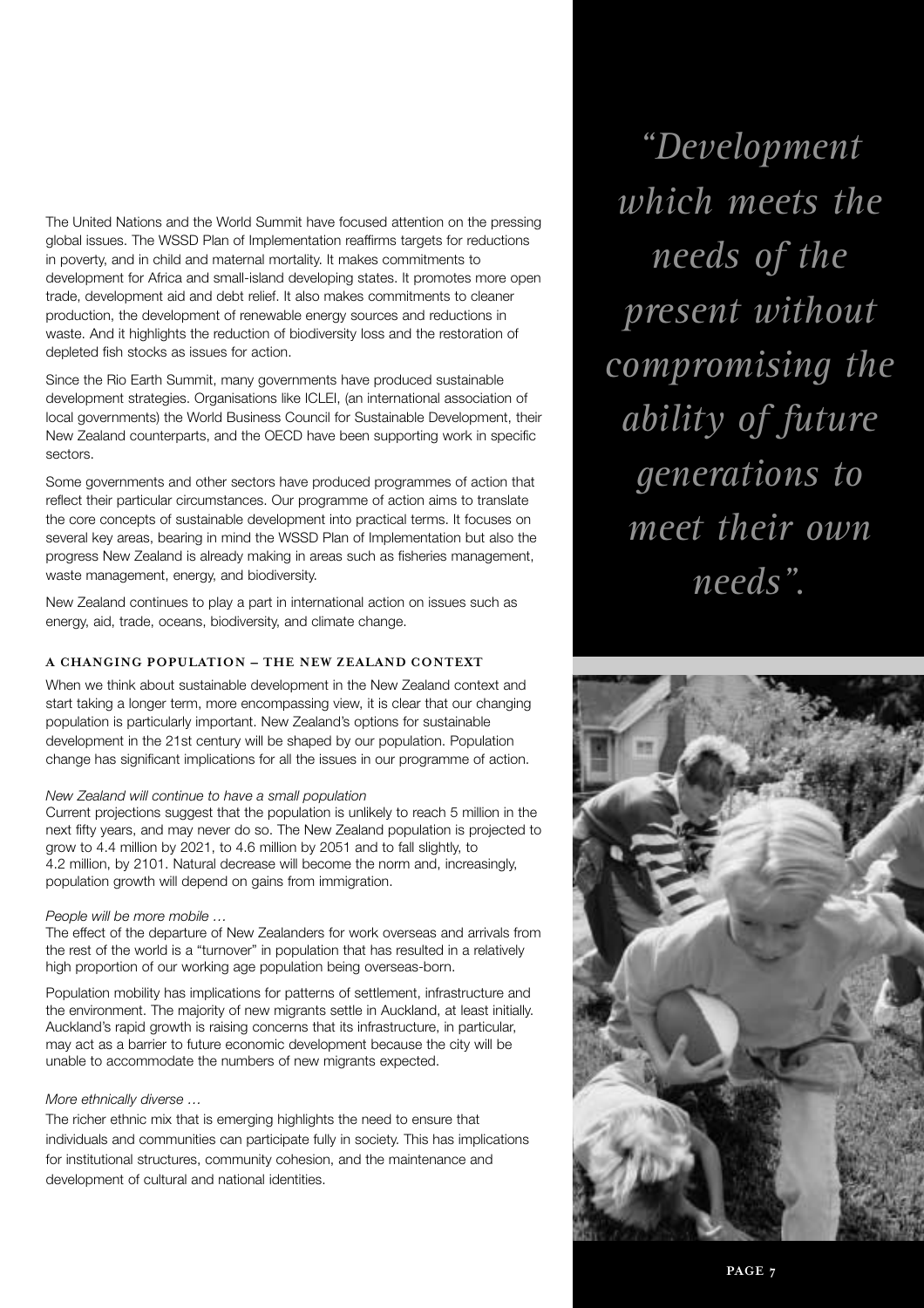## **SUSTAINABLE DEVELOPMENT FOR NEW ZEALAND**

**PROGRAMME OF ACTION**

## *And older*

Growth in the proportion of elderly New Zealanders is expected to quicken after 2011, when the large birth cohorts of the 1950s, 1960s and 1970s enter their sixth and subsequent decades of life.

The OECD is projecting that over the next 25 years, around 70 million people will retire in OECD countries to be replaced by just 5 million workers – a reduction in the working-age population of 65 million. This contrasts with the past 25 years when 45 million new pensioners were replaced in the workforce by 120 million baby boomers.

A consequence of the reduced domestic supply of workers in OECD countries is that migration policies generally will become more open, making it more difficult for New Zealand to attract skilled migrants and to retain its own skilled people.

*The ageing population will change the nature of work* Labour-market dynamics will be affected by the increasing average age of the workforce, the smaller size of entry cohorts, and an increasingly global market for labour and technology. If we are to produce a workforce that has the education, skills and talent required to compete effectively in a global economy, we will need to encourage new modes of work, new organisational forms and life-long learning.

Pressures in the labour market are likely to increase the incentives and demands for women to be in paid employment. Unless workplace conditions are responsive to families, this is likely to exert further downward pressure on fertility, accelerate the process of population ageing, and further reduce the size of the future workforce.

These trends mean the "quality" of our young people will be paramount if they are to fully participate in society and the economy and so meet the challenges ahead. Looking towards the labour market of the 2010s and 2020s, we need to ask whether we are doing enough to ensure that this relatively small group of new workers is fully prepared.

#### *We have a window of opportunity*

Because of a birth rate that is relatively high compared to other OECD countries and an increase in births around 1990 (the "baby blip"), New Zealand has a window of opportunity to address potential problems arising from the population dynamics outlined here.

Key issues facing New Zealand are:

- A large cohort will soon begin retiring from the workforce and will be replaced by a smaller cohort. The innovative entrepreneur (or school dropout) of 2015 are right now in their formative years of development. Now is the best time to ensure that they have the skills to help them prosper later in life and, conversely, to limit the burden they could place on society and minimise the deprivation they might face in their adult lives.
- An older workforce, and the need to encourage older people to remain in paid employment.
- The "baby blip" that will reach late adolescence around 2005-2010 and put pressure on the tertiary education sector, including apprenticeship training.
- New Zealand's ability to attract, retain and make best use of the skills and talent it needs for sustainable development.
- Infrastructure and other issues that have arisen from changing patterns of settlement, especially for Auckland.
- The access of all groups to sustainable paid employment.
- The increasingly diverse social, cultural, and economic needs of New Zealand society.

The sustainable development approach gives us a way of thinking about these issues and finding solutions that give us the best outcomes – not just for the life of our community but also for the environment and the economy. The vision statement in the next section together with the programme of action that follows set the direction and outline the practical steps the government intends to take.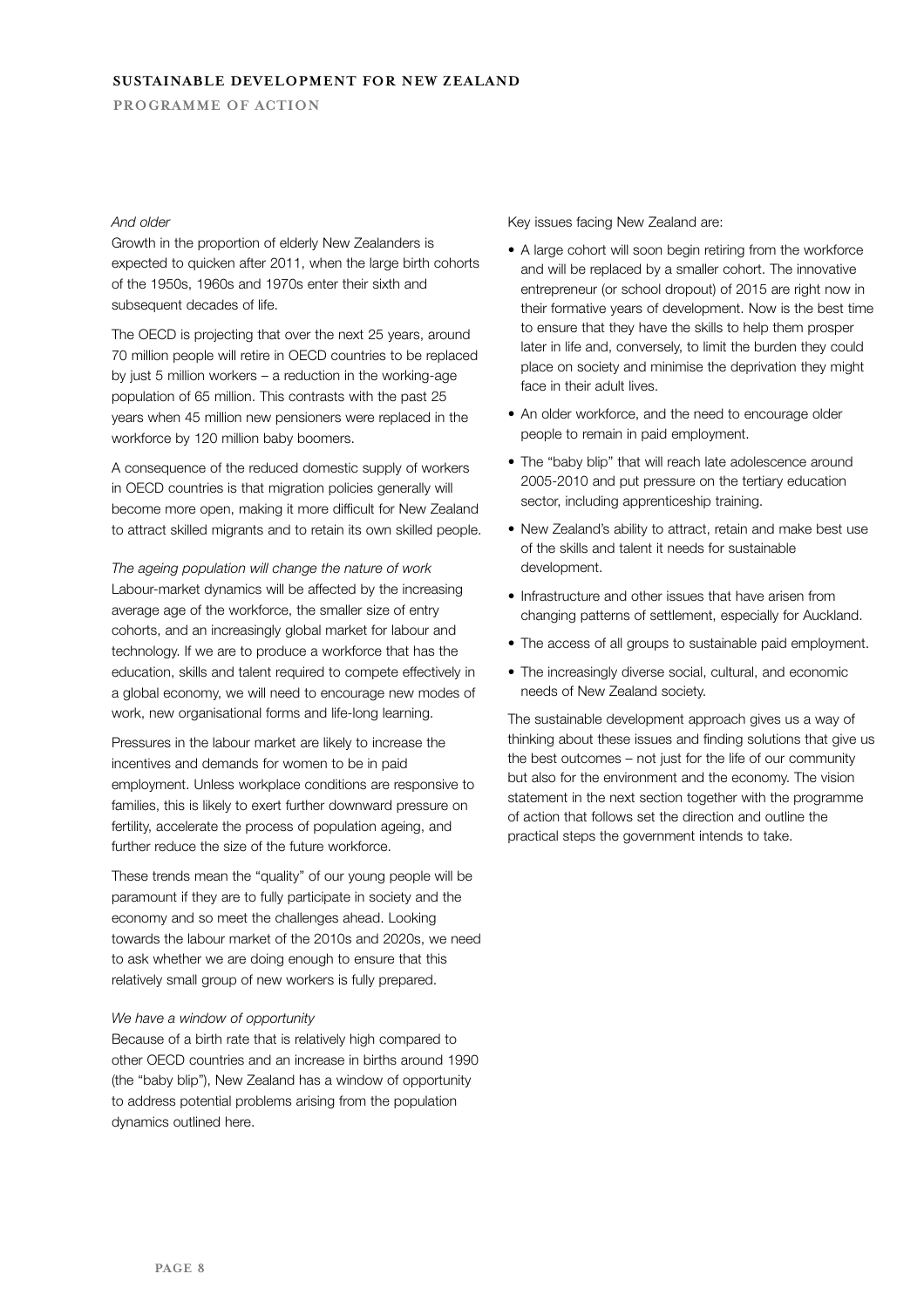## **TWO. SUSTAINABLE DEVELOPMENT IN POLICY AND DECISION MAKING**

The central commitment of this programme of action is to strengthen the way government operates by applying a set of guiding objectives and principles across the government sector. By doing this, the government is offering a lead to other sectors and enterprises in New Zealand, and an invitation to share the path to our common future. The strategic intent is established through a high-level vision statement, and principles to guide government policy and decision making.

#### **A VISION FOR NEW ZEALAND**

- A land where diversity is valued and reflected in our national identity.
- A great place to live, learn, work and do business.
- A birthplace of world-changing people and ideas.
- A place where people invest in the future.

We look forward to a future in which New Zealanders:

- celebrate those who succeed in all walks of life and encourage people to continue striving for success
- are full of optimism and confidence about ourselves, our country, our culture and our place in the world, and our ability to succeed
- are a nation that gains strength from its foundation in the Treaty of Waitangi and in which we work in harmony to achieve our separate and collective goals
- are excellent at responding to global opportunities and creating competitive advantage
- are rich in well-founded and well-run companies and enterprises characterised by a common sense of purpose and achievement, which are global in outlook, competitive and growing in value
- derive considerable value from our natural advantages in terms of resources, climate, human capital, infrastructure, and sense of community
- cherish our natural environment, are committed to protecting it for future generations and eager to share our achievements in that respect with others
- know our individual success contributes to stronger families and communities and that all of us have fair access to education, housing, health care, and fulfilling employment.

*New Zealand's options for sustainable development will be shaped by our changing population.*

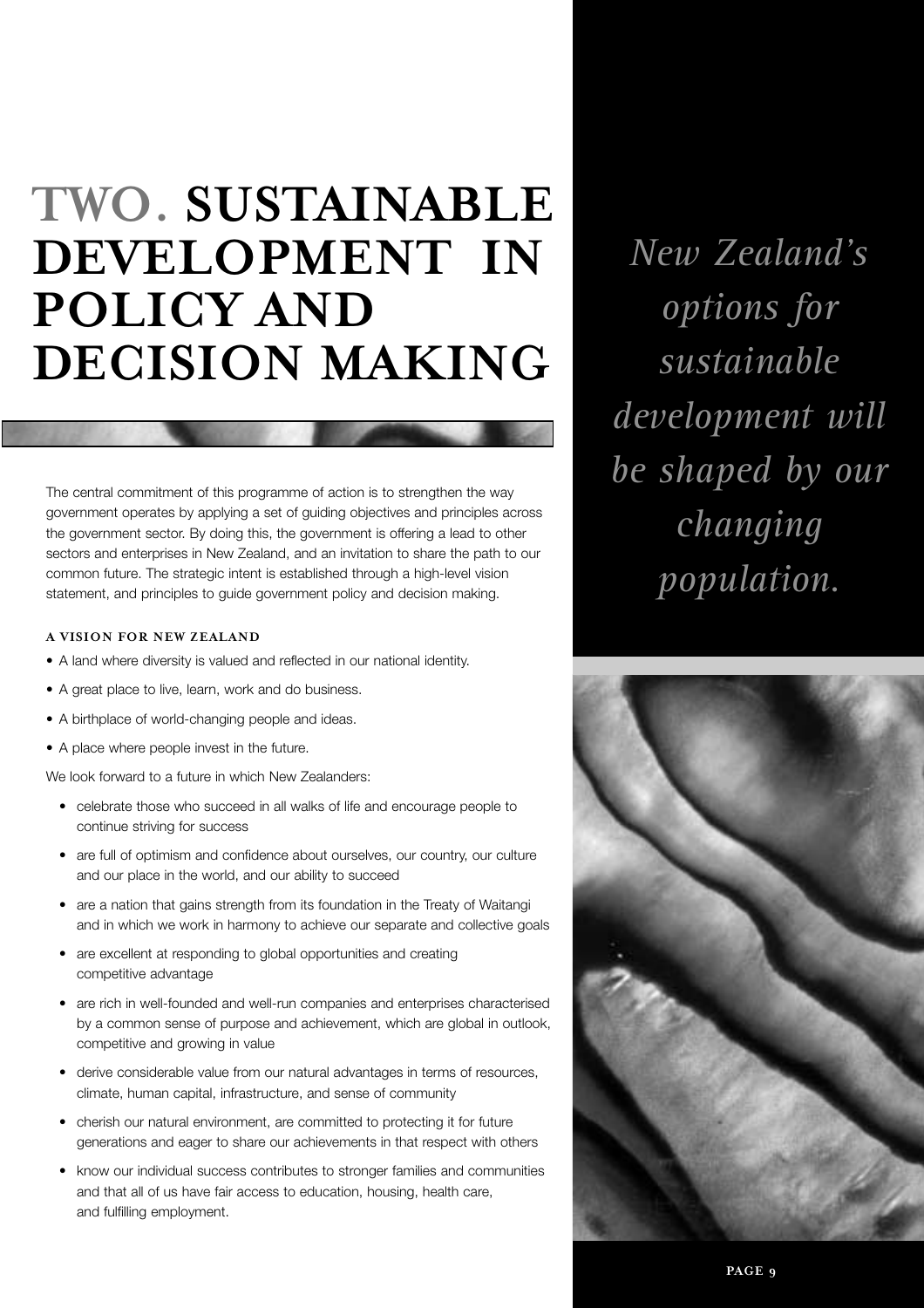#### **PRINCIPLES FOR POLICY AND DECISION MAKING**

The government recognises that its decisions should ensure the wellbeing of current and future generations. It will take account of the economic, social, economic, environmental, and cultural consequences of its decisions by:

- considering the long-term implications of decisions
- seeking innovative solutions that are mutually reinforcing, rather than accepting that gain in one area will necessarily be achieved at the expense of another
- using the best information available to support decision making
- addressing risks and uncertainty when making choices and taking a precautionary approach when making decisions that may cause serious or irreversible damage
- working in partnership with local government and other sectors and encouraging transparent and participatory processes
- considering the implications of decisions from a global as well as a New Zealand perspective
- decoupling economic growth from pressures on the environment
- respecting environmental limits, protecting ecosystems and promoting the integrated management of land, water and living resources
- working in partnership with appropriate Maori authorities to empower Maori in development decisions that affect them
- respecting human rights, the rule of law and cultural diversity.

The aim is to ensure the use of these operating principles in policy development. Infusing this way of thinking into the public sector will require a concerted effort from chief executives. It will also require government agencies to invest in capability building to ensure that integrated policy development occurs across social, economic, environmental and cultural spheres. A single-issue approach to decision making is unlikely to achieve the gains we are looking for.

Sustainable development must be at the core of all government policy. There are a number of mechanisms for achieving this. One will be the issuing of a Cabinet Circular to guide the public sector.

### **RELATIONSHIP WITH OTHER GUIDING DOCUMENTS**

This programme of action is the third document issued by this government in order to focus and reorient government policy making and processes. *Growing an Innovative New Zealand* (the Growth and Innovation Framework), the *Key Government Goals to Guide the Public Sector in Achieving Sustainable Development* and *this Programme of Action* are consistent and mutually reinforcing in their approach.

#### *The growth and innovation framework*

The Growth and Innovation Framework, released in February 2002, sets out an approach for New Zealand to achieve higher levels of sustainable growth. This objective is part of the sustainable development approach set out in this document. The focus is on sustainability and positive outcomes over the longer term – not only in economic terms but also for social, environmental and cultural issues.

Given that sustainable development is a way of thinking and a process, it has an important role to play in underpinning the government's strategic frameworks, including growth and innovation. A focus on sustainability requires innovative thinking to ensure that economic growth yields positive outcomes in the other dimensions of sustainable development.

The government has identified its most important task as building the conditions for long-term and sustainable economic growth. The improved decision making signalled here will assist that task. An important aspect of the sustainable development approach is to ensure that connections between the various pieces of work and feedback loops are encouraged and understood.

One key issue is to ensure that the New Zealand business sector adopts sustainable business practices, as businesses in other countries are doing. This is a cross-cutting issue for all of the dimensions of sustainable development and some work is already under way.

## *Key government goals to guide the public sector in achieving sustainable development*

Recently the government adopted a new set of goals to guide the work of the public sector. These are based on the goals issued early in the term of the last government. They are set out in Annex One. As before, they provide a frame of reference to focus policy and performance, and to help concentrate the efforts of the public sector to give effect to the government's programme. The goals provide a context and framework for the strategies that ministers develop and adopt in particular areas. By referring to sustainable development, they emphasise the need to see the goals as a whole, and to take into account the way the actions of any one department may affect any and all of the government's goals.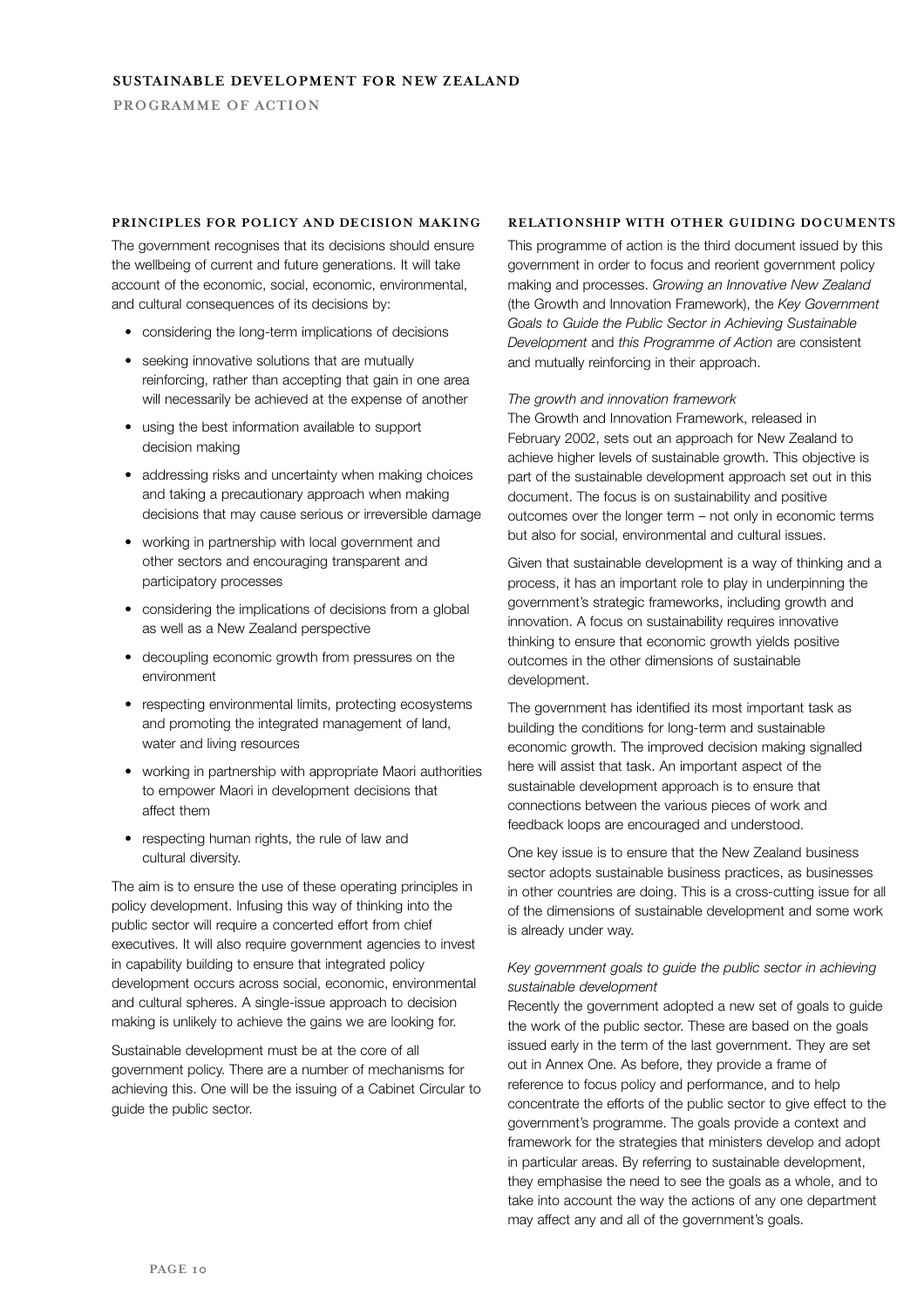## **PARTNERSHIPS**

"One of the major challenges facing the world community as it seeks to replace unsustainable development patterns with environmentally sound and sustainable development is the need to activate a sense of common purpose on behalf of all sectors of society. The chances of forging such a sense of purpose will depend on the willingness of all sectors to participate in genuine social partnership and dialogue, while recognising the independent roles, responsibilities and special capacities of each." (Agenda 21)

The purpose of the partnership approach for sustainable development is to:

- combine efforts and resources towards common aims
- share information and expertise
- understand different points of view
- make better decisions
- create more "win-win" outcomes.

Rather than being ends in themselves, partnerships aim to deliver the higher level social, economic, environmental, and cultural outcomes of sustainable development.

The partnership approach that government has taken means open relationships based on trust and understanding. While it is not always possible for the parties to reach agreement, there must always be a process for dialogue and co-operation. The government's relationships with other sectors provide the basis for joint work on the programme of action. This commitment to partnership also means that government agencies will need to be better co-ordinated in their dealings with others. The government sector should be able to speak with one voice.

Action is required to give practical effect to this commitment to partnership. As well as undertaking joint work on the projects outlined below, the government expects that others will recognise the partnership approach as our normal way of doing business.

*Partnership is at the heart of the sustainable development approach.*

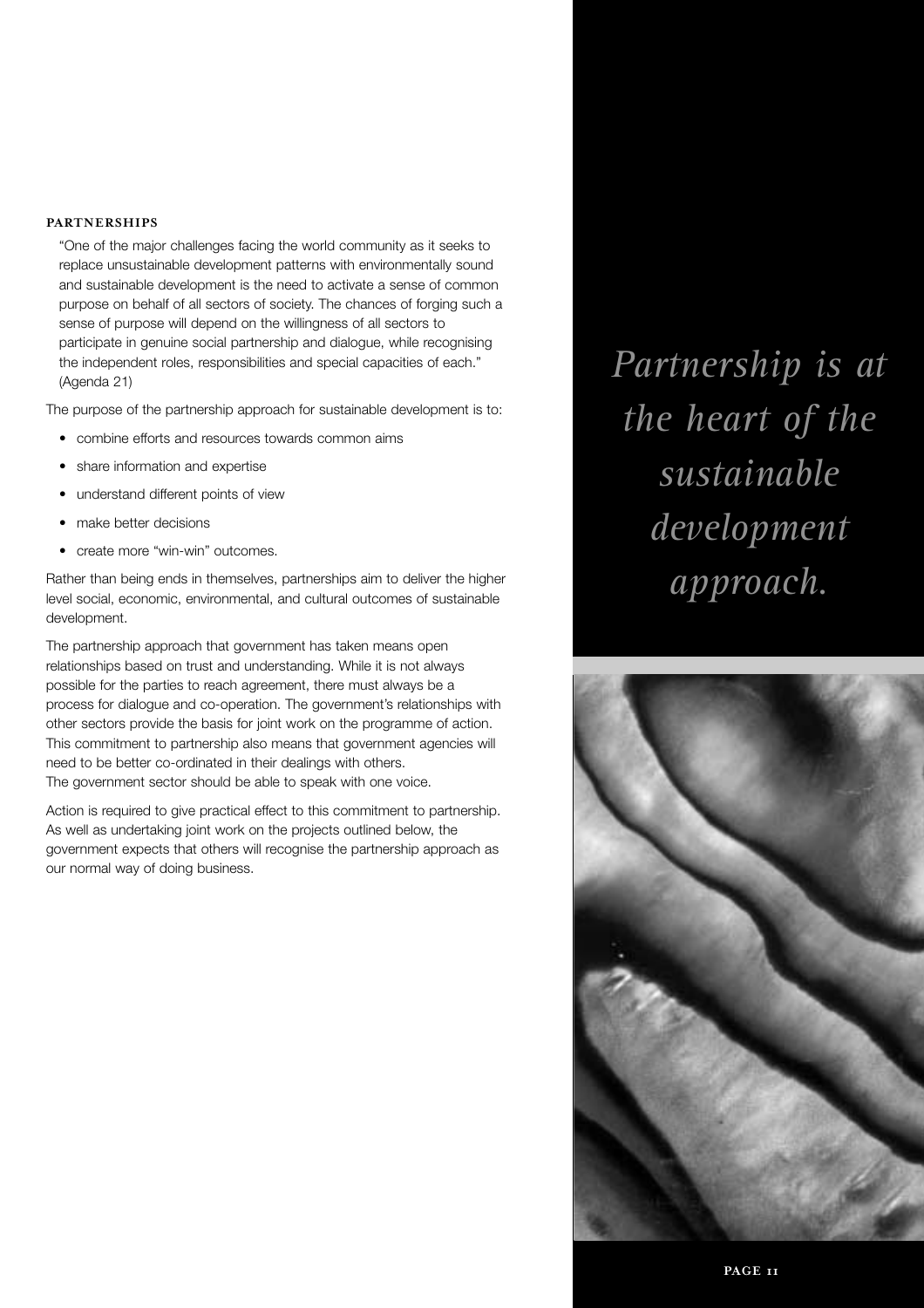## **THREE. THE PROGRAMME OF ACTION**

**NORTH MARKET AND A MARKET AND A MINOR STATE A** 

For the government, progress towards sustainability involves applying the sustainable development approach, improving policy and decision-making processes, and working with other sectors. The programme of action outlined below is a step along this path. It builds on recent strategies for biodiversity, energy, waste and other issues, as well as the new local government legislation, which gives local authorities a mandate to take the lead in achieving sustainable development locally. The programme of action will result in measurable progress, it will give more experience with the approach and it will have positive spin-offs for other issues and across the government sector. The government expects qualitatively better solutions than the current way of working and thinking is likely to produce.

Through this programme of action, the government is setting the direction and articulating its view about the outcomes it is looking for. The government wants to see progress on the issues, better co-ordination across the government sector and seamless delivery from government agencies.

The issues that are identified for this first programme of action are significant because they touch on one or more of the following elements of sustainable development:

- inter-generational effects on wellbeing
- persistent effects in the environment
- significant impacts across the social, economic, environmental, and cultural spheres that are difficult to disentangle.

Although they are all distinctly different, the issues of:

- water quality and allocation,
- energy,
- sustainable cities and
- child and youth development

have important linkages between them. They are all **complex issues.** We must learn to develop solutions that are better than trade-offs; that improve economic performance, for instance, *as well as* enhancing the quality of the environment and the way we live.

**Innovation** is a common thread with these issues. The government is committed to sustainable growth based on innovation and a high-performance economy. This requires making the most of our people and talents as well as getting much better value from resources like energy and water. It also involves removing the barriers to growth. There are pressures on resources like water but also on transport, waste and other systems in our major cities – especially in Auckland. We expect that taking a sustainable development approach on these issues will lead to more integrated and holistic thinking. This, in turn, should result in a quantum leap in the type of solutions we develop.

The issues also illustrate the need for **collaboration.** Neither the government nor any single player can resolve these issues. On water, for instance, central government has a leadership role but other responsibilities for managing water resources are devolved to local authorities and others. Government has a major stake in power generation, but it has much less influence over the use of energy in the transport sector. And issues of child and youth development involve parents, families and communities first of all, but also education and employment, housing and health.

These are **issues we need to address now**, for both our current and future wellbeing. In some parts of the country the pressure on water resources is already becoming acute. We need to tackle our growing demand for energy and manage the increasing risk of dry-year power shortages. We need co-ordinated action now to address the urban-systems issues in Auckland and other cities.

The programme of action focuses effort on some key issues as we start applying the sustainable development approach. The experience we gain here will have benefits across the board. It will also help us crystallise the next set of issues and develop a new programme of action.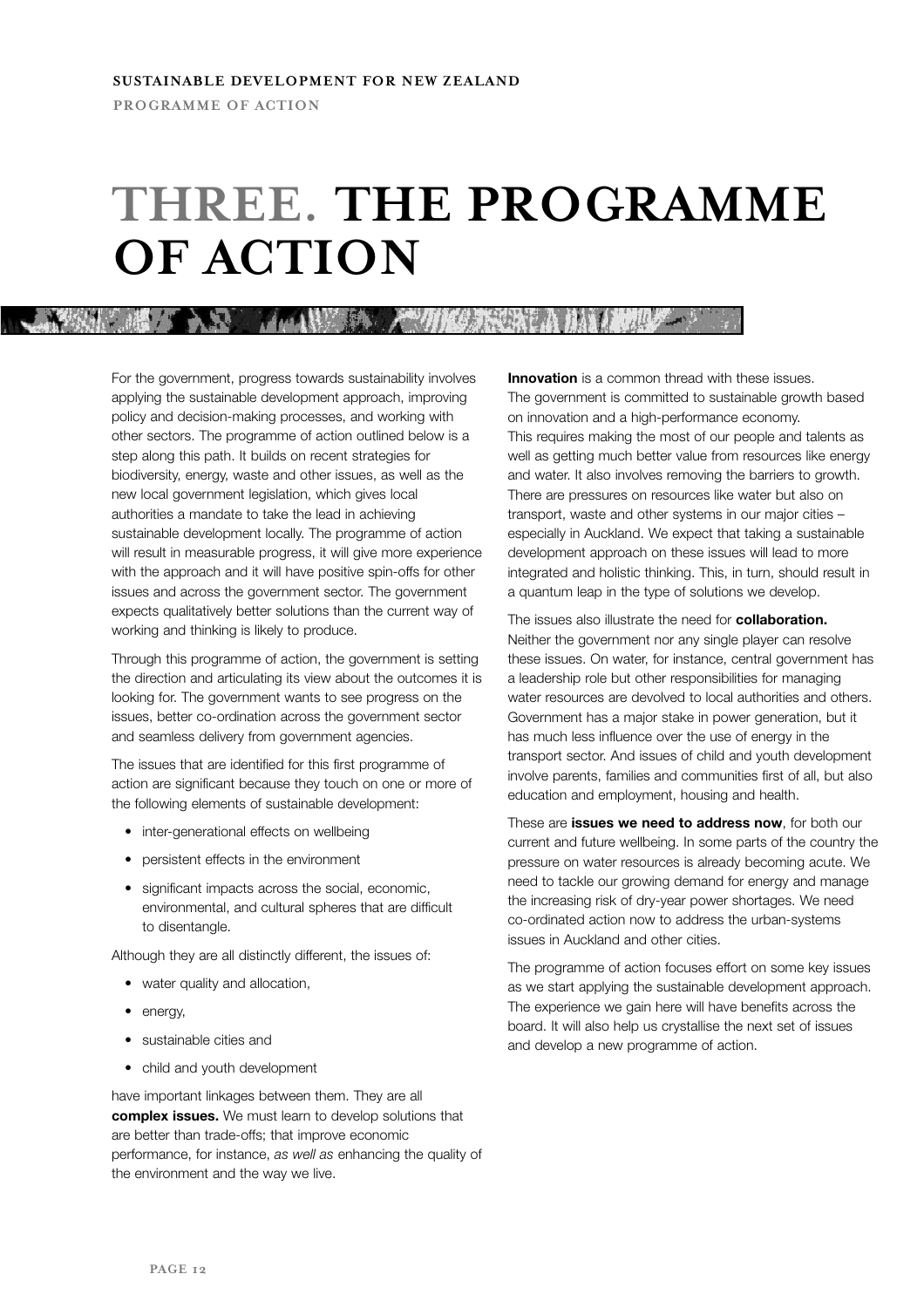## *3.1 QUALITY AND ALLOCATION OF FRESHWATER*

Freshwater allocation and use, water quality issues, and water bodies of national importance are fundamental elements for New Zealand's sustainable development. There are a number of water-resource-management issues that must be addressed for us to sustain our economic growth, natural environment and heritage, and the health and wellbeing of our people.

**OVERARCHING GOAL:** *Adequate, clean freshwater available for all.*

## **DESIRED OUTCOMES**

The programme of action seeks to achieve the following outcomes:

- freshwater is allocated and used in a sustainable, efficient and equitable way
- freshwater quality is maintained to meet all appropriate needs
- water bodies with nationally significant natural, social or cultural heritage values are protected.

## **WHY IS WATER AN IMPORTANT SUSTAINABLE DEVELOPMENT ISSUE?**

Access to water has been a fundamental precondition for development in New Zealand. Clean, abundant water has been a key element of economic prosperity, health, environmental values, and cultural identity.

Our agricultural economy requires sufficient water at appropriate times. Water is also vital to the functioning of our communities: power generation, health, industrial processes, water-based recreation, and protection of natural heritage and fisheries, cultural values and mahinga kai. Water nurtures much of our indigenous biodiversity and provides valuable ecosystem services such as nutrient recycling, waste treatment, and climate regulation. Tourism is a growing part of the economy and our lakes and rivers feature prominently as tourism attractions.

## **ALLOCATING WATER IN A SUSTAINABLE, EFFECTIVE AND EQUITABLE WAY**

In most parts of New Zealand water is plentiful but, in some areas, demand cannot be met at some times of the year. Without adequate supplies of clean water from our rivers, lakes and groundwater, sustainable economic growth and the wellbeing of New Zealanders would be compromised.

Land-based primary industries (for example, agriculture and forestry) produce 66 per cent of New Zealand's export income and contribute 20 per cent of GDP. Irrigated agricultural and horticultural land produces an extra \$1 billion annually over the best dryland options for the same land. The area of irrigated land in New Zealand has been approximately doubling every 10 years since the 1960s and this growth is placing increasing pressure on water resources. Irrigation uses 79 per cent of abstracted water. The potential for increased irrigation demand is high, as only 20 per cent of potentially irrigateable land is currently being irrigated.

*We must learn to develop solutions that are better than trade-offs; that improve economic performance, as well as enhancing the environment and the way we live.*

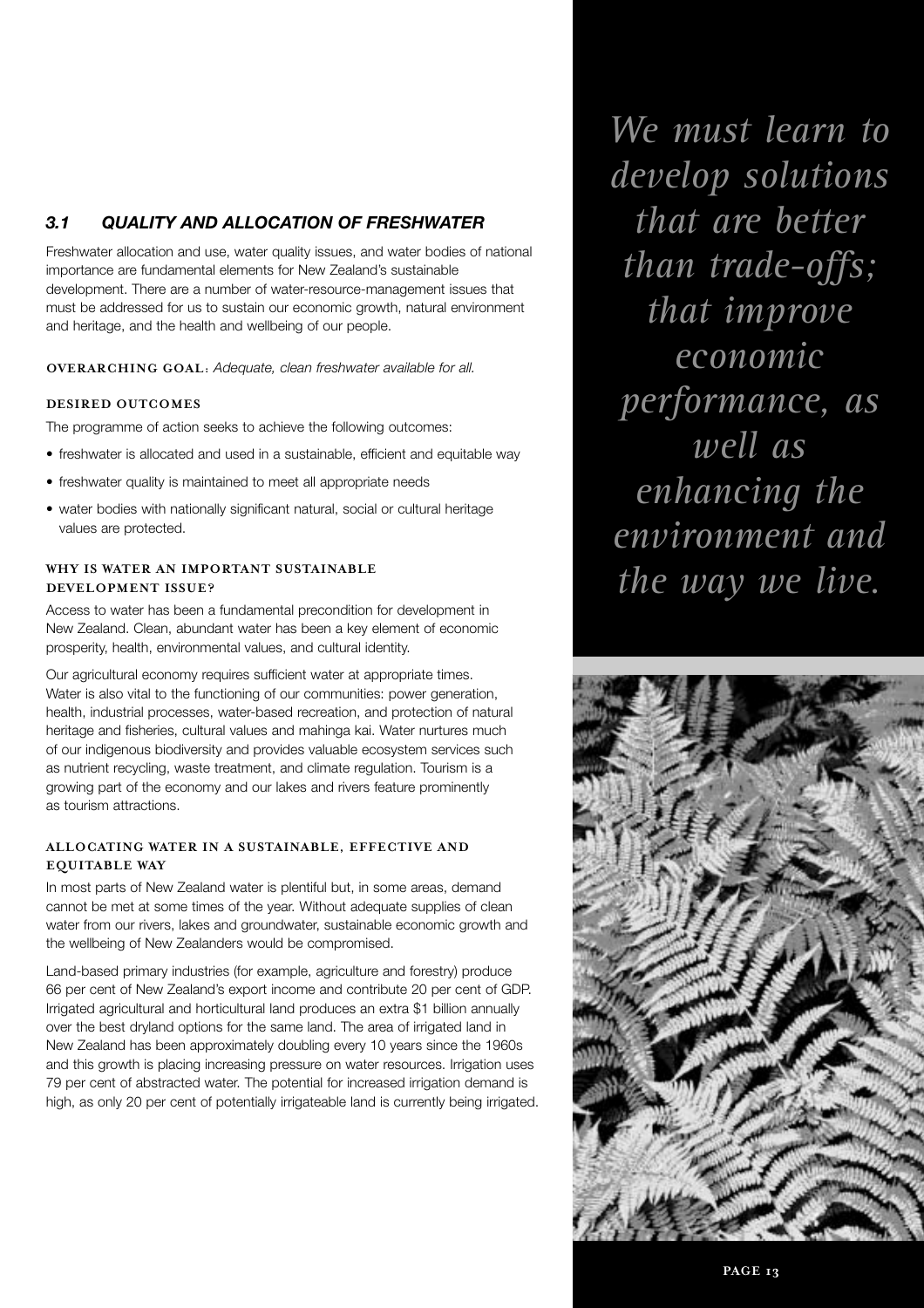Regional councils have the prime responsibility under the Resource Management Act 1991 (RMA) for the allocation of water. While sustainable management under the RMA has been largely successful to date, there are questions about the ability of current resource management systems to respond to projected demands. Current systems have not optimised the economic and social returns from the use of our water resources and, arguably, have not achieved optimal environmental results. There are a number of impediments to addressing this. For example, the current first-in, first-served basis for considering resource consent applications may prevent a more strategic and efficient approach to water allocation and use.

## **MAINTAINING WATER QUALITY TO MEET ALL APPROPRIATE NEEDS**

New Zealand has made significant progress in reducing direct discharges of human and agricultural sewage and industrial waste into our waterways, although the quality of some water bodies remains poor. In particular, the quality of many lowland streams, lakes, ground waters and wetlands in areas of intensive land use continue to fall below acceptable standards. Water abstraction, urban and industrial uses, intensive farming activities, rapid urban growth, discharges, and diffuse runoff into waterways and groundwater, all contribute to reduced water quality. The main issue is diffuse discharges, such as urban and agricultural runoff. But reducing these types of discharges is often difficult and complex.

#### **PROTECTING NATIONAL HERITAGE VALUES**

Ecosystems and the biodiversity they contain have a range of values (for example, providing food, decomposing waste, and cultural and intrinsic values) and these must be considered to ensure the costs of development do not outweigh the benefits. There is a risk that some valuable ecosystems and sites may be irreversibly degraded by development before the necessary protection measures can be put in place. Current water resource management systems are regionally focused and to date there has been limited national input.

The government's commitments to Maori require it actively to safeguard matters that are important to the wellbeing of Maori culture. Water has significant cultural value for Maori, who perceive it as having mauri (life essence) that can be easily degraded if water is diverted and polluted.

#### **GOVERNMENT LEADERSHIP**

Water issues are complex and involve many interests. Responsibilities for most of the functions related to water belong to players other than central government. Because the issues are complex and it is difficult to reconcile the diverse interests, it is easy to lose sight of the national perspective on specific local or regional issues. An important aspect of government's role is to safeguard values and assets that are of national importance and to ensure they are not compromised.

### **PARTNERSHIPS**

There are a significant number of stakeholders at the local, regional and national levels with an interest in water issues. They include local government, Maori, domestic and recreational users, and the agricultural, energy, and conservation sectors. There is a need for robust decision making, particularly by regional councils, who are responsible for the key resource-management decisions and consideration of the values of the different stakeholder groups. Strong partnerships between local government, central government agencies, industry, Maori, and the community are therefore desirable to create innovative and enduring approaches to managing our water resources.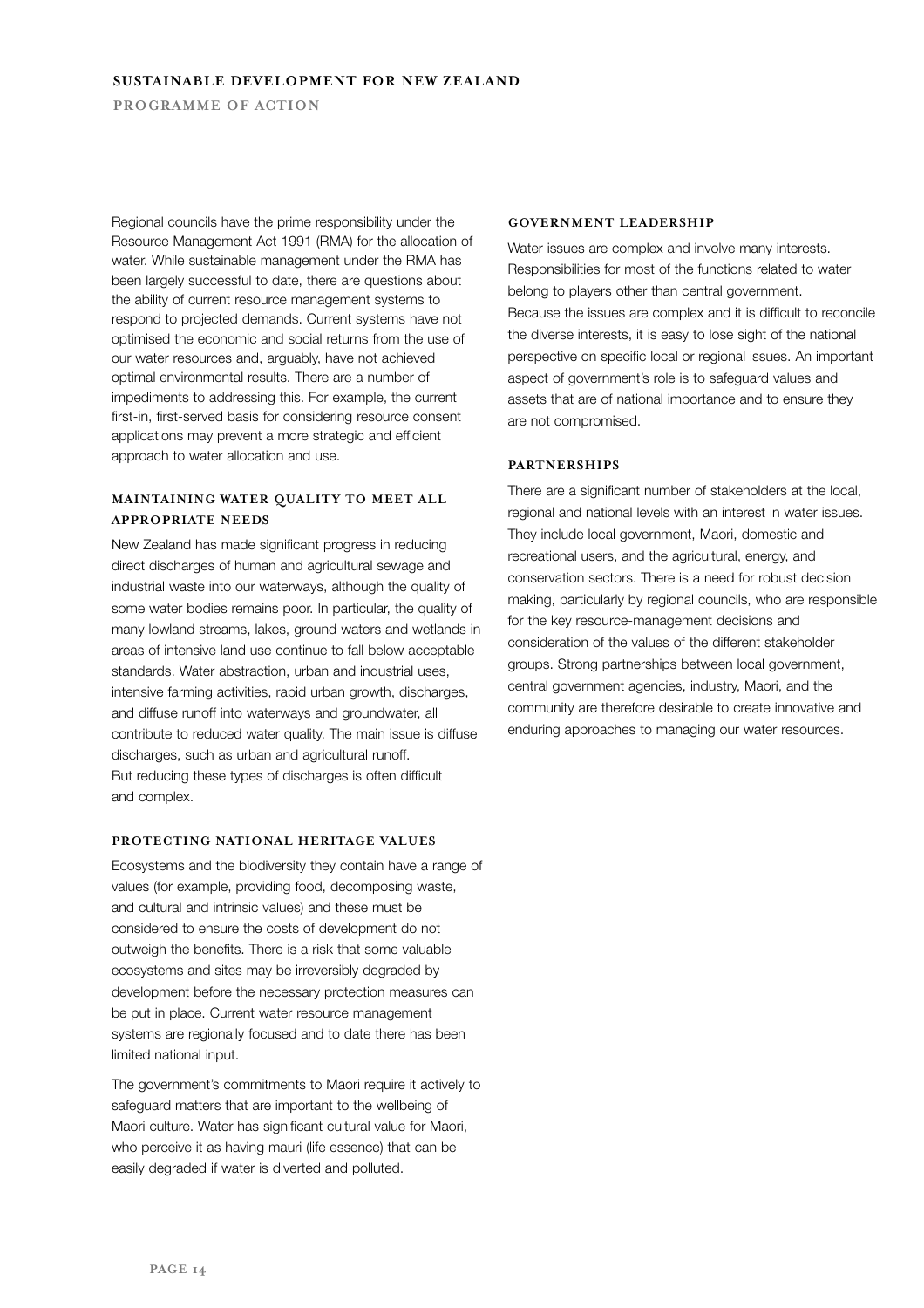A comprehensive and integrated work programme is required, if we are to improve the allocation and quality of our water resources to support New Zealand's sustainable development. The work programme will focus on addressing key impediments to achieving the three key outcomes for freshwater. For each of these outcomes there will be a range of projects, as outlined below. These will be implemented through new policies and legislative change as necessary. Equity, costs and benefits will be considered. Decisions will be based on evidence from appropriate science, research and statistics. Best practice and the development of decision support systems will be encouraged. The establishment of partnerships and consultation processes will be supported.

A holistic approach will be used, recognising the integrated nature of water issues: one that considers water allocation and quality right through from individual land holdings, catchments, and regions up to the national level. This approach also ensures co-ordination with parallel strategies and work programmes for biodiversity and energy.

Key work programme elements related to each outcome include:

*Freshwater is allocated and used in a sustainable, efficient and equitable way*

- Identifying better and more strategic ways of conserving and allocating freshwater from the resources available.
- Identifying and implementing means of addressing water shortages.
- Identifying and protecting in-stream values and needs in freshwater allocation.
- Maximising the sustainable, efficient and effective use of freshwater.
- Optimising economic and social outcomes from freshwater at a regional and national level.

*Freshwater quality is maintained to meet all appropriate needs*

- Addressing minimum standards for freshwater quality and ensuring implementation of these standards.
- Addressing drinking-water quality through legislation and standards.
- Preserving/improving current water quality and identifying and mitigating sources of freshwater contamination.
- Establishing and implementing industry and sector partnerships to improve freshwater quality.

*Water bodies with nationally significant natural, social or cultural heritage values are protected*

- Reviewing the current approach to identifying and protecting nationally significant water bodies.
- Addressing issues of at-risk nationally significant water bodies. (Lake Taupo is an example where past and current activities are threatening the long-term water quality, status and sustainable development of this national icon – active involvement of all stakeholders will be pursued where iconic national water bodies are threatened.)

*Clean abundant water is essential to economic prosperity, health and the environment and cultural identity.*

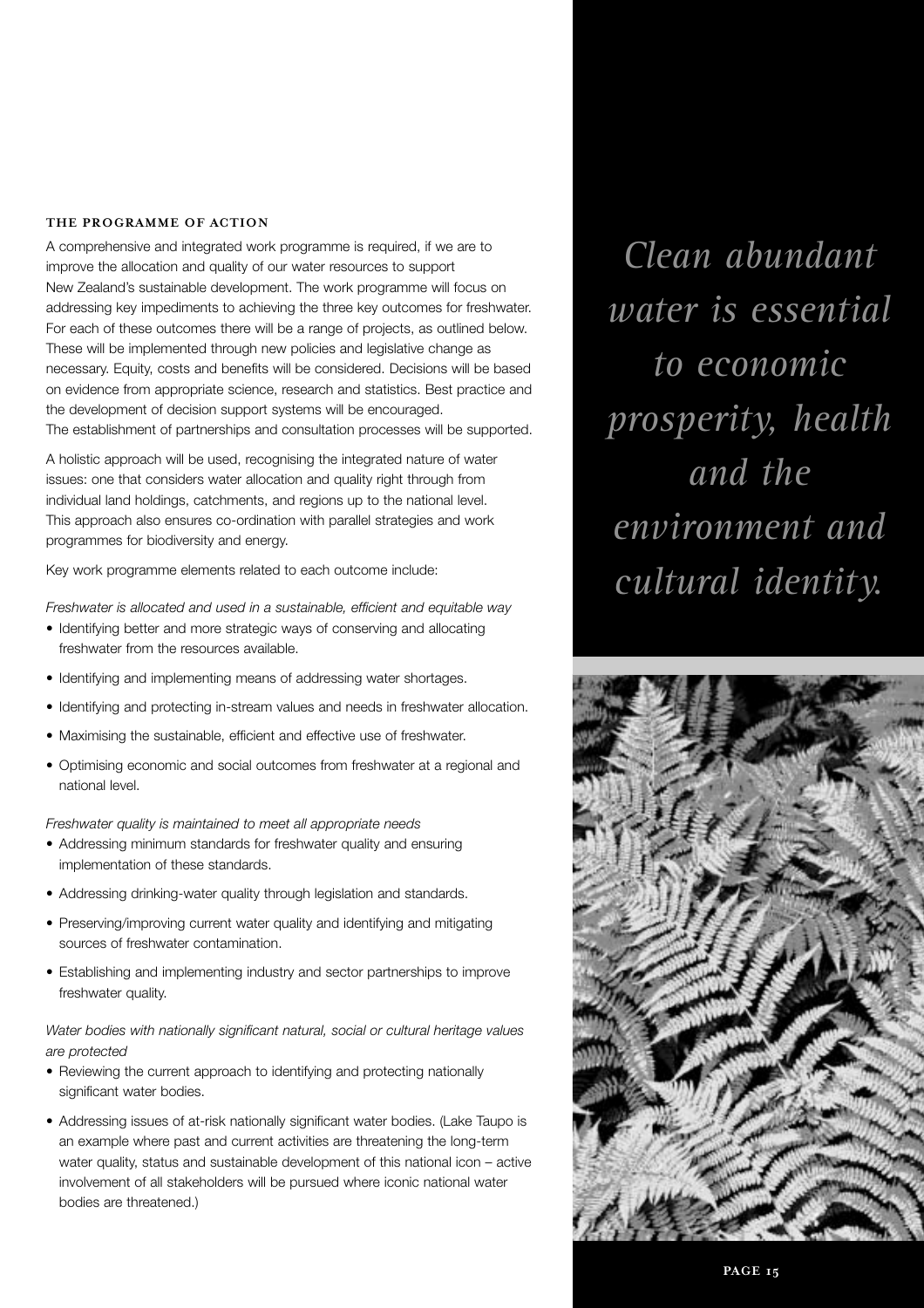## *3.2 ENERGY*

Energy is one of the central issues for sustainable development because our modern society depends on it and it touches all aspects of our lives. Our need for energy – and our use of electricity, gas, coal, and fuel for transport – has impacts on the environment and the economy, as well as shaping our domestic and social lives. There are strong links between growth in energy use and economic development, and there are also impacts on the environment that result from energy production and use. In addition, there are growing pressures on the available energy supply. We must find ways of growing as a nation that manage the demand for energy and limit the damage to our environment.

The Government is committed to a sustainable and efficient energy future for New Zealand.

**OVERARCHING GOAL:** *To ensure the delivery of energy services to all classes of consumer in an efficient, fair, reliable and sustainable manner.*

## **DESIRED OUTCOMES**

The programme of action seeks to achieve the following outcomes:

- energy use in New Zealand becomes progressively more efficient and less wasteful
- our renewable sources of energy are developed and maximised
- New Zealand consumers have a secure supply of electricity.

## **WHY IS ENERGY AN IMPORTANT SUSTAINABLE DEVELOPMENT ISSUE?**

New Zealand's total primary energy consumption is increasing by around 2 per cent each year. Fossil fuels account for about 65 per cent of our total energy use and the transport sector accounts for about 40 per cent of this. Transport is the sector that is growing most rapidly. There are opportunities to conserve and use energy more efficiently, and spend less on energy as a result. We also need to increase our use of renewable energy, recognising that this form of energy is likely to be more expensive than present costs.

Greater use of renewable energy for transport instead of imported oil would give us more energy security for the future. It would also help mitigate climate change. Some renewable fuels, such as hydrogen, have much lower health impacts. A study commissioned by the Ministry of Transport estimated that currently around 400 people over the age of 30 die prematurely each year from exposure to vehicle emissions.

The cost of energy is an important issue, because it is a component of the prices we pay for any goods and services. It is also a significant issue for some families who cannot afford adequate heating. Health and wellbeing are affected by the coldness and dampness of many of our homes, which fall below the temperature level recommended by the World Health Organisation.

We make continual changes in our energy use. Coal supplied up to 75 per cent of the country's primary energy in the 1920s, but now provides less than 10 per cent. Oil and gas may have both peaked in terms of their share of primary energy supply. Electricity, generated mainly from hydro and gas, has emerged as a major form of consumer energy. Demand for electricity, from diverse sources including increased use of renewable supplies, is likely to increase.

## **IMPROVING ENERGY EFFICIENCY AND CONSERVATION**

Using energy more efficiently, that is, using less energy for the same amount of production, heating, light and transport, is a cost-effective way of achieving sustainable development.

At present the overall technical efficiency of energy use averages 25 per cent. There is scope for ongoing, costeffective improvements in efficiency across all sectors. These improvements should deliver immediate and realisable gains for the environment, the economy and people's welfare.

After detailed consideration within the framework of the National Energy Efficiency and Conservation Strategy, the government has adopted a target of at least a 20 per cent improvement in economy-wide energy efficiency by 2012.

## **CONTINUING THE TRANSITION TO RENEWABLE SOURCES OF ENERGY**

Renewable energy is a more sustainable energy source because it does not rely on the consumption of finite resources. Reduction in the combustion of fossil fuels is an effective way of reducing the production of carbon dioxide, a major greenhouse gas.

New Zealand already has one of the highest rates of renewable energy supply in developed countries (29 per cent of consumer energy, compared with 6 per cent for Australia and the US and 25 per cent for Sweden). The rapid development of technologies to harness renewable energy means that the cost of electricity from wind, for example, has halved in the last decade and at favourable sites is now cheaper than electricity production from coal. With suitable encouragement, other renewable energy technologies can also become more cost effective. For example, New Zealand has a very large woody biomass resource that will increase over the next decade: this is expected to provide large quantities of waste wood that can be used to produce energy.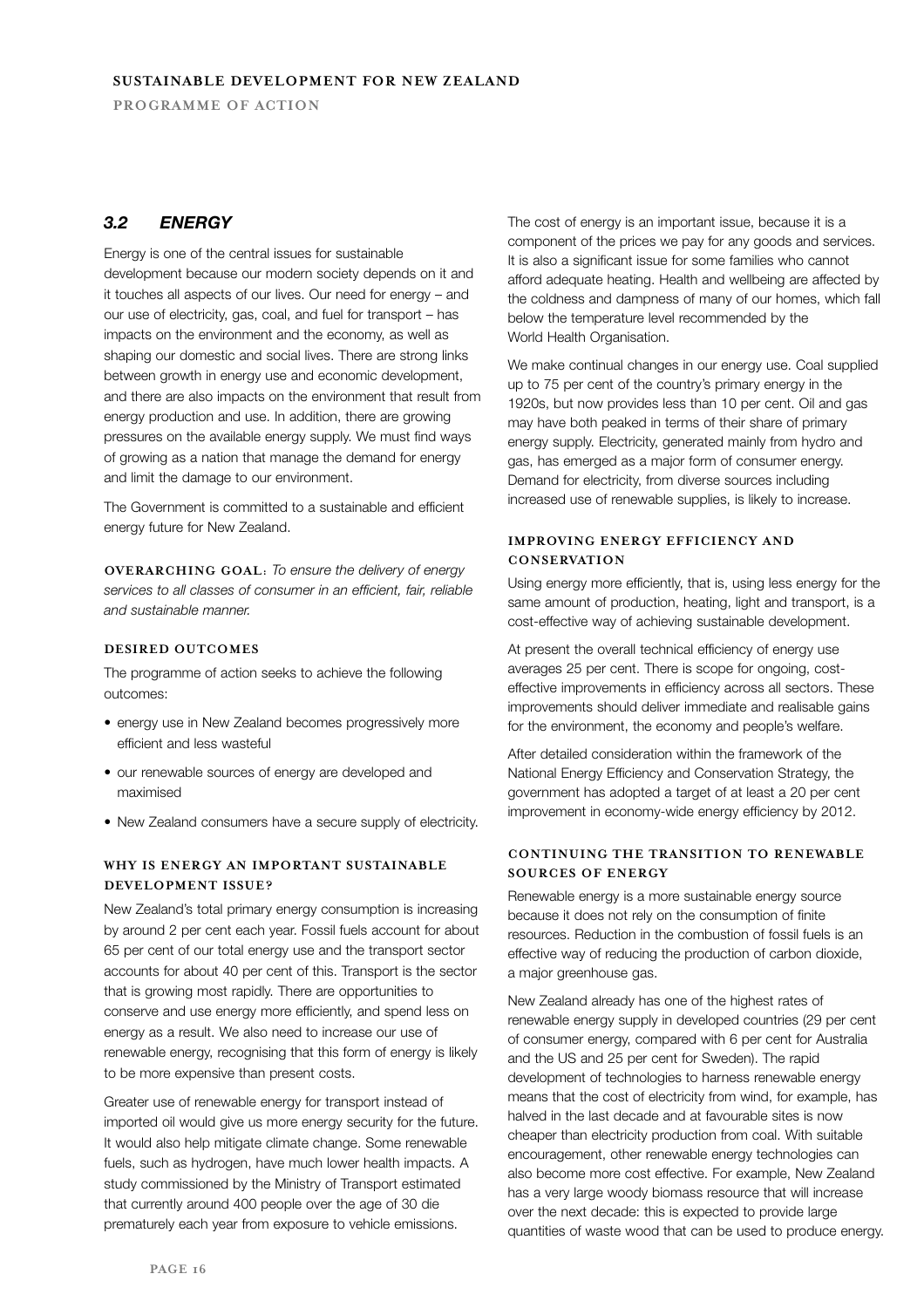There is also potential to foster internationally competitive renewable energy industries to meet the growing global demand for renewable energy technologies. Other countries are actively pursuing these opportunities. For instance, targeted government-industry programmes and goal setting has enabled Denmark to become the world's leading wind-power technology exporter. New Zealand has the opportunity to develop its renewable energy industries.

There are limits on the development of renewable energy supplies. Cost is an issue, even though the technology is becoming cheaper. There are few rivers remaining that are suitable for hydroelectric development, and there are competing interests in the water resources. And there are other issues to be considered in relation to wind farms and other forms of renewable energy.

The government has adopted a target of increasing the renewable energy supply by 30 petajoules of consumer energy by 2012. This would reverse the current decline in the share of total energy from renewable energy by lifting its contribution from 29 per cent to 31 per cent of our total energy use.

## **SECURE ACCESS TO ENERGY**

New Zealand is facing issues of security of energy supply, and security of distribution. As an importer of fossil fuels, we are exposed to supply uncertainties and price fluctuations on the international market. Our hydroelectricity supply has always been somewhat variable, because it is dependent on the weather for river flow and the volume of water stored for power generation.

In addition, we are experiencing a relatively rapid change from having surplus generating capacity to a tight supply and a pressing requirement to build new capacity. With the depletion of the Maui gas field, we are also moving to a tight gas supply involving multiple and relatively expensive fields after having plentiful availability of cheap gas (which has also provided a premium fuel for electricity).

New Zealand faces the need to:

- build new generating capacity to meet the growth in electricity demand
- improve our ability to deal with the risk of dry years, especially given the expected depletion of the Maui gas field
- improve the way we manage energy demand and energy efficiency.

At the regional level of electricity supply, there are, in some places or at some times, line constraints relating to the capacity and quality of electricity, and the maintenance of some rural lines.

There are access issues at the level of individual households, especially in some rural areas, and for poor families. A small but significant number of New Zealand households do not have access to adequate energy supplies to ensure the wellbeing of the occupants. Energy deprivation is most often associated with other deficiencies – such as water supply, sanitation and weatherproofing – that have adverse effects on health and wellbeing. Integrated actions are needed.

It is government policy that energy prices should reflect the full costs of supply including environmental costs. Fairness in pricing is also sought, so that the least advantaged in the community have access to energy at reasonable prices. Reasonable certainty about prices is a necessary precondition to continuing investment, and therefore jobs and wellbeing.

*We must find ways of growing as a nation that manage the demand for energy and limit the damage to our environment.*

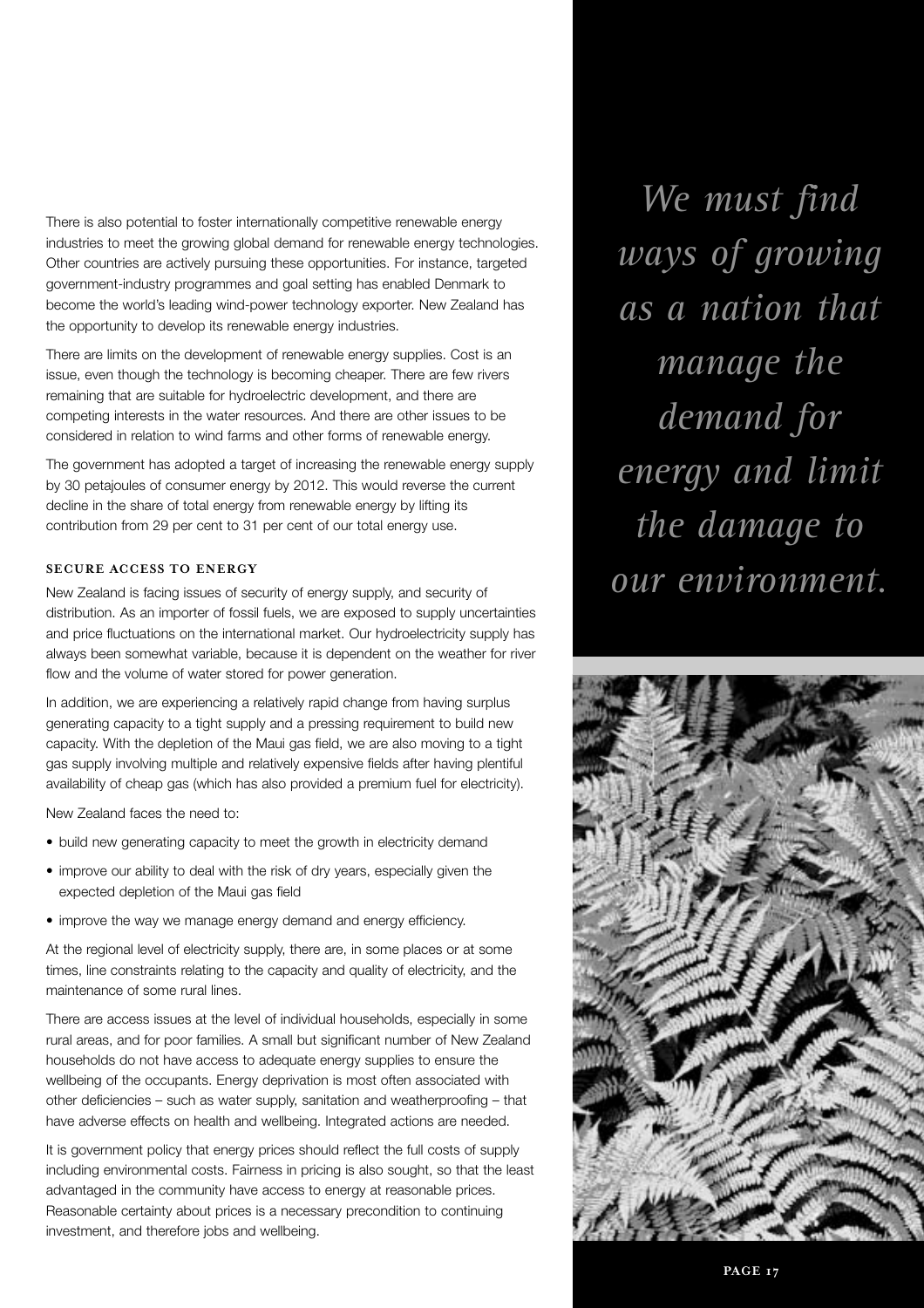### **GOVERNMENT LEADERSHIP**

The government is taking an active leadership role on energy, by developing and regulating the energy market in New Zealand and as a major player in energy generation. Through the Energy Efficiency and Conservation Authority it is taking the lead in promoting efficient energy use. And through research funding and the growth and innovation framework, it is encouraging the development of new technologies and the move to renewable sources of energy.

#### **PARTNERSHIPS**

- industry both consumers (including major users) and suppliers
- Local Government New Zealand and local authorities
- research and development organisations
- NZAID and Pacific Islands World Summit on Sustainable Development (WSSD) partnerships
- WSSD Renewable Energy and Energy Efficiency Partnership and the WSSD "Declaration on the way forward on renewable energy"
- interest groups, communities and consumers.

## **THE PROGRAMME OF ACTION**

The Government's approach to energy policy is outlined in its Energy Policy Framework, released in October 2000. The Policy Framework covers energy efficiency and renewable energy, climate change, electricity reforms, the gas sector, and transport. The actions required in each of these areas have been detailed in documents such as the *National Energy Efficiency and Conservation Strategy* (NEECS), the Climate Change Work Programme, the *Electricity Policy Statement,* and the forthcoming *Gas Policy Statement.* In addition, the *Energy Policy Framework* sets out the overall outcomes that the government is seeking. These are:

- environmental sustainability, which includes continuing improvements in our energy efficiency and a progressive transition to renewable sources of energy
- costs and prices to consumers which are as low as possible, while ensuring that prices reflect the full costs of supply, including environmental costs
- reliable and secure supply of essential energy services
- fairness in pricing, so that the least advantaged in the community have access to energy services at reasonable prices
- continued ownership of publicly owned assets.

A variety of actions related to energy use and supply, detailed below, need to be taken. A wide variety of organisations contribute to the achievement of the outcomes for energy, including central and local government, industry and communities.

*Energy use in New Zealand becomes progressively more efficient and less wasteful*

- Implementing the National Energy Efficiency and Conservation Strategy to meet the objectives of:
	- *continuing improvement in our energy efficiency*  (with a high-level target of an improvement of at least 20 per cent in economy-wide energy efficiency by 2012);
	- *progressive transition to renewable sources of energy* (with a high-level target to provide a further 30PJ of consumer energy by 2012).
- Adopting targets for continuing improvements in energy efficiency beyond 2012, subject to the completion of a satisfactory review in 2010 of progress made in this decade.

## *Our renewable sources of energy are developed and maximised*

- Developing and implementing mechanisms to achieve the NEECS renewable energy target of 30 petajoules.
- Supporting research and innovation in renewable energy technology.
- Establishing a timetable and targets for the transition to renewable energy beyond 2012, subject to the completion of a satisfactory review in 2010 of progress in this decade.

*New Zealand consumers have a secure supply of electricity*

- Improving the modelling and forecasting of the risks to supply, especially for dry years.
- Improving energy efficiency and peak-load management.
- Improving whole-system efficiency for the electricity system, ensuring that there is investment in the optimum mix of demand-side management, reduced transmission losses, upgraded transmission capacity, and additional generation capacity.
- Developing conservation options for dry years, involving both electricity producers and consumers.
- Promoting gas exploration and reviewing the regulatory regime for gas to improve market institutions.
- Ensuring sound governance in the electricity industry, including establishing accountability and monitoring mechanisms that reflect outcomes in the government's *Electricity Policy Statement.*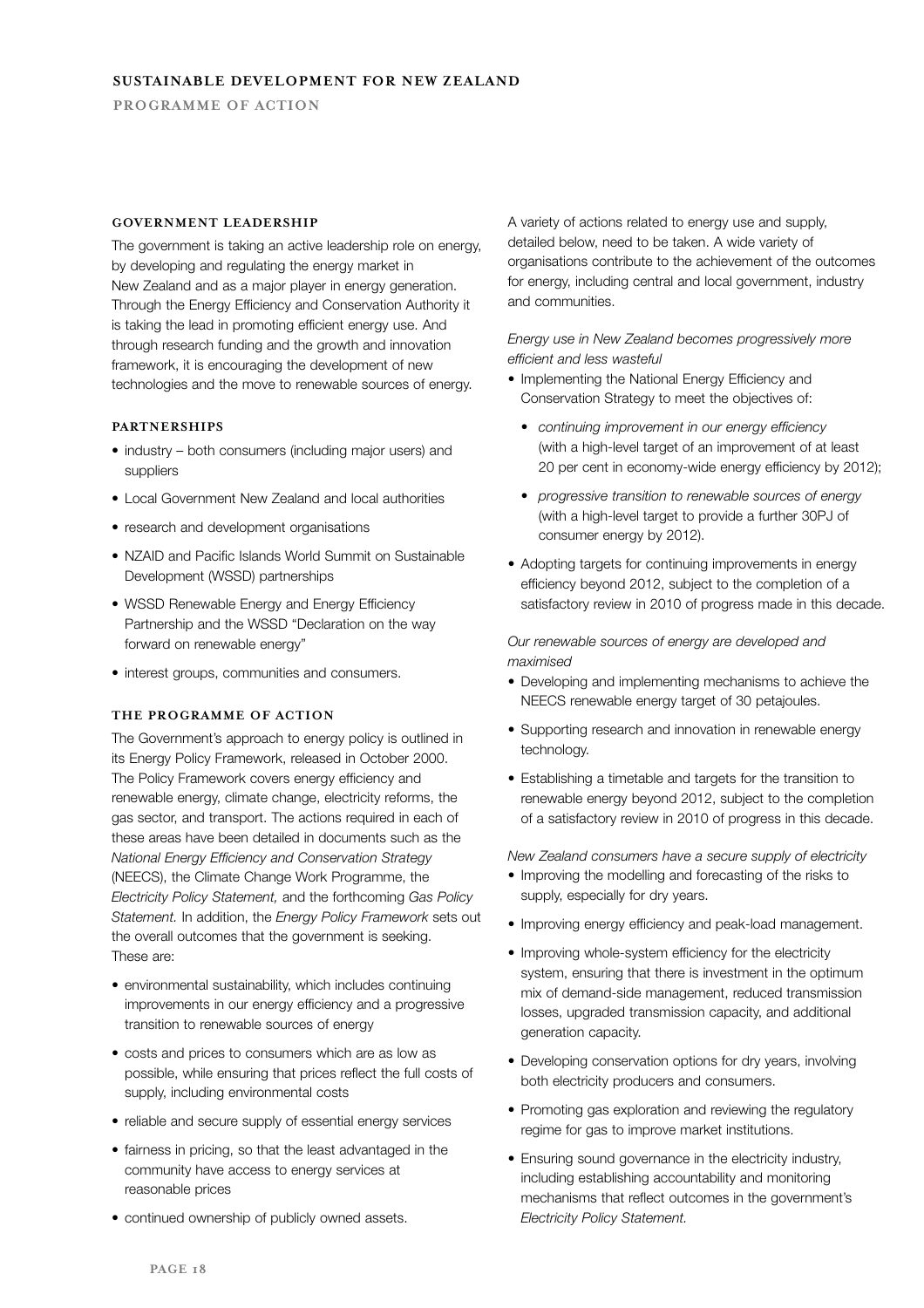## *3.3 SUSTAINABLE CITIES*

Cities are essential places to achieve sustainable development because most people live there. People are at the centre of concerns for sustainable development – they are entitled to a healthy and productive life in harmony with nature. Cities are increasingly the engines of economic growth. Many of the specialised services and facilities essential to a modern economy (such as information technology, financial markets) require the critical mass of economic activity, infrastructure and services present only in urban centres. Cities must also be good places to live: they should support and promote the social wellbeing of their inhabitants. Each city has its own cultural expressions. Each contributes to our national identity, historic heritage and cultural wellbeing.

**OVERARCHING GOAL:** *Sustainable cities – our cities are healthy, safe and attractive places where business, social and cultural life can flourish.*

## **DESIRED OUTCOMES**

The programme of action seeks to achieve the following outcomes:

- cities as centres of innovation and economic growth
- liveable cities that support social wellbeing, quality of life and cultural identities.

While these outcomes are relevant to all urban areas in New Zealand, the government will give particular priority to addressing them in Auckland. With its rapid population growth, cultural diversity and economic dynamism, many of the challenges for sustainable development have their strongest expression here. The lessons learned in Auckland will also be useful for other centres.

## **WHY ARE CITIES IMPORTANT PLACES TO ACHIEVE SUSTAINABLE DEVELOPMENT?**

Over 85 per cent of New Zealanders live in towns and cities. This makes cities an essential focus for government action on sustainable development. Auckland is New Zealand's largest metropolitan area, with close to one third of our population. It has the strongest base for economic growth and innovation and some of the most significant opportunities for improvements in social and environmental wellbeing. Through this programme of action, the government signals its intention to give priority to the sustainable development of Auckland.

New Zealand's largest urban communities face increasing challenges over the sustainable production and consumption of energy, water and other resources. They have a large impact on the physical environment and on the quality of air and water. A more integrated approach is needed in order to tackle these issues.

Central government is but one of the players in achieving sustainable development in urban areas. Government will focus its attention on better integration across the public sector and in its relationships with other parties. It will also work to remove barriers (including statutory barriers) in order to empower city authorities to take appropriate control of sustainable development.

*Over 85 per cent of New Zealanders live in towns and cities.*

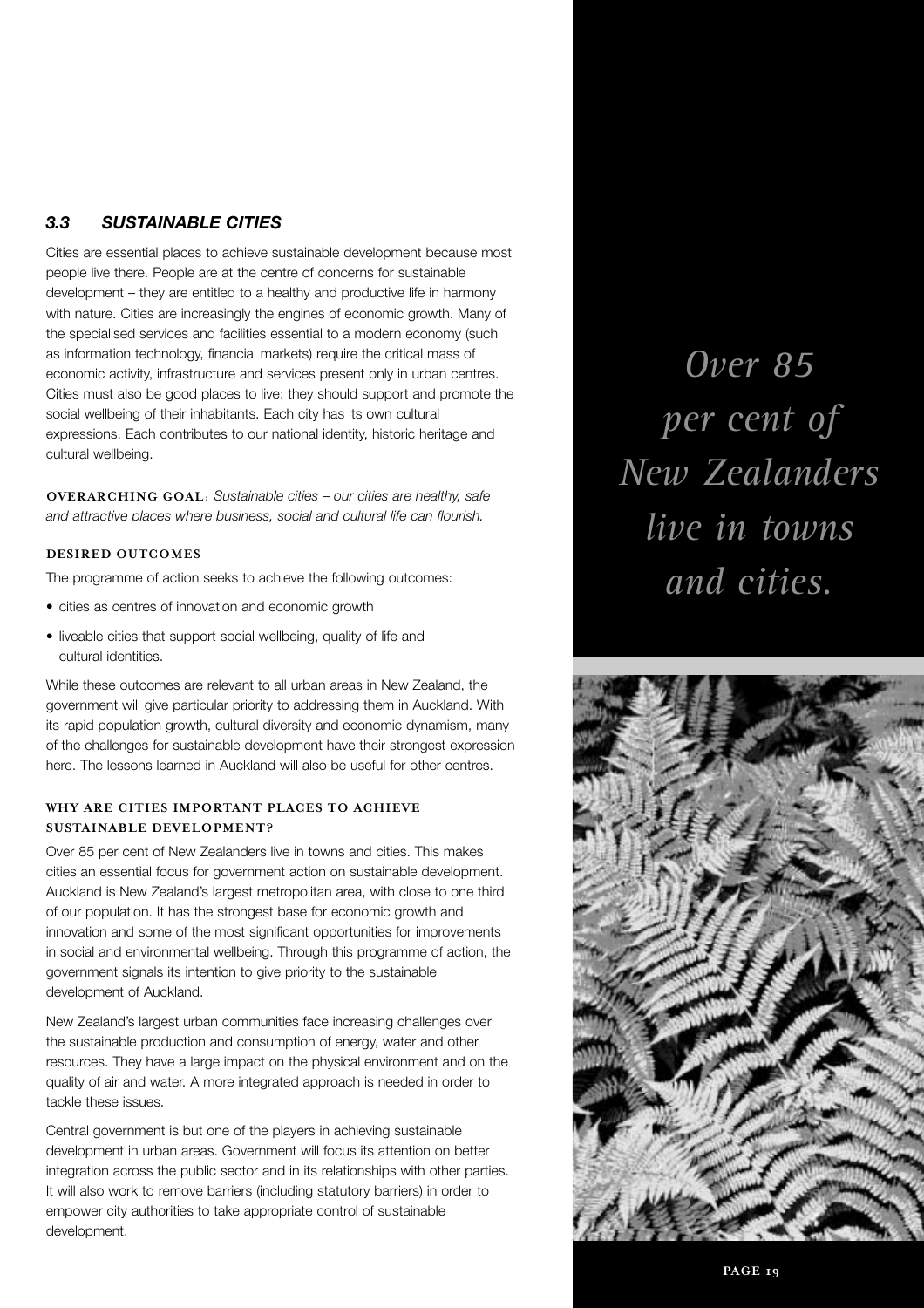## **BETTER ARRANGEMENTS FOR INTEGRATED DECISION-MAKING**

Urban local authorities (and related institutions such as district health boards) are the appropriate agencies to lead the sustainable development of cities. But there are constraints that limit their ability to make system-wide, integrated decisions.

The complex issues inhibiting the sustainable development of Auckland are described in the *Auckland Regional Growth Strategy 1999,* prepared as required by the Local Government Act, and focussed on anticipated growth. In addition, the A*uckland Regional Land Transport Strategy 2003* gives effect to transport aspects of the Growth Strategy; and the *Auckland Regional Economic Development Strategy 2002* seeks to promote actions that will position Auckland as an influential and successful, sustainable world city. This work provides a starting point for government action.

Government has already taken steps to assist cities. The recently enacted Local Government Act 2002 provides a new purpose for all local authorities which is based on sustainability principles. The purpose of local government includes democratically promoting the social, economic, environmental, and cultural wellbeing of communities, now and for the future. The government and metropolitan local authorities have been increasingly working together to address issues of common concern. Second, the establishment of the Regional Development Partnerships Programme provides a new engagement with cities and regions. Third, the creation of a new ministerial portfolio of Urban Affairs signals the government's intention to address the fragmentation of urban policy at the national level, and to build an understanding of urban issues within government. Fourth, the establishment of a ministerial portfolio of Auckland Issues indicates the government's recognition of the magnitude and priority of development issues there.

## **ECONOMIC DEVELOPMENT AND COMPETITIVENESS**

Cities are centres of wealth creation. They compete to attract and retain wealth-creating enterprises – but many activities and businesses that create wealth can relocate to improve their performance.

Competitiveness can be built by attention to innovation, market development and the entrepreneurial culture, a skilled and responsive workforce, and responsive local and central government. These attributes on their own are insufficient, however – competitive cities also need the human qualities of vibrant social and leisure opportunities, support for cultural identity, pride in heritage, and a healthy natural environment.

## **IMPROVED PROVISION OF INFRASTRUCTURE AND SERVICES**

Urban infrastructure (water supply, wastewater treatment, transport, energy, and housing) involves huge investment and it is difficult to change. It is vital to sustainable development. In order to ensure that urban infrastructure and services are sustainable, four issues need to be examined:

- the maintenance, security and appropriateness of existing infrastructure
- the need for new infrastructure and services in rapidly growing areas
- funding for infrastructure
- integrated planning.

## **IMPROVED URBAN DESIGN**

There is growing public pressure for improvements in the design of our cities. Urban design is a core sustainable development issue because it is often intergenerational in effect; it has a strong influence on community identity and quality of life and it contributes to a city's economic efficiency and competitiveness.

Urban design refers to the physical arrangement, appearance and functioning of cities, and the relationship of these to the physical environment. Good design is in harmony with the natural and cultural landscape. It requires a broad approach to incorporate heritage, culture and community. It is participatory, but currently needs to be championed by government and other players.

Cities that give priority to cultural development are seen as more socially cohesive and more economically dynamic and therefore more desirable places to live. Cultural opportunities improve the quality of city life and are one of the deciding factors in settlement patterns. Developing culture and heritage opportunities will contribute to positive urban transformation in Auckland, as it has done in Wellington, Christchurch, Dunedin, Napier and Nelson.

Culture and heritage are sources of social capital and can help address the social problems that are seen most acutely in Auckland. People who are confident in their cultural identity are more likely to accept diversity and to contribute to the city's social cohesion.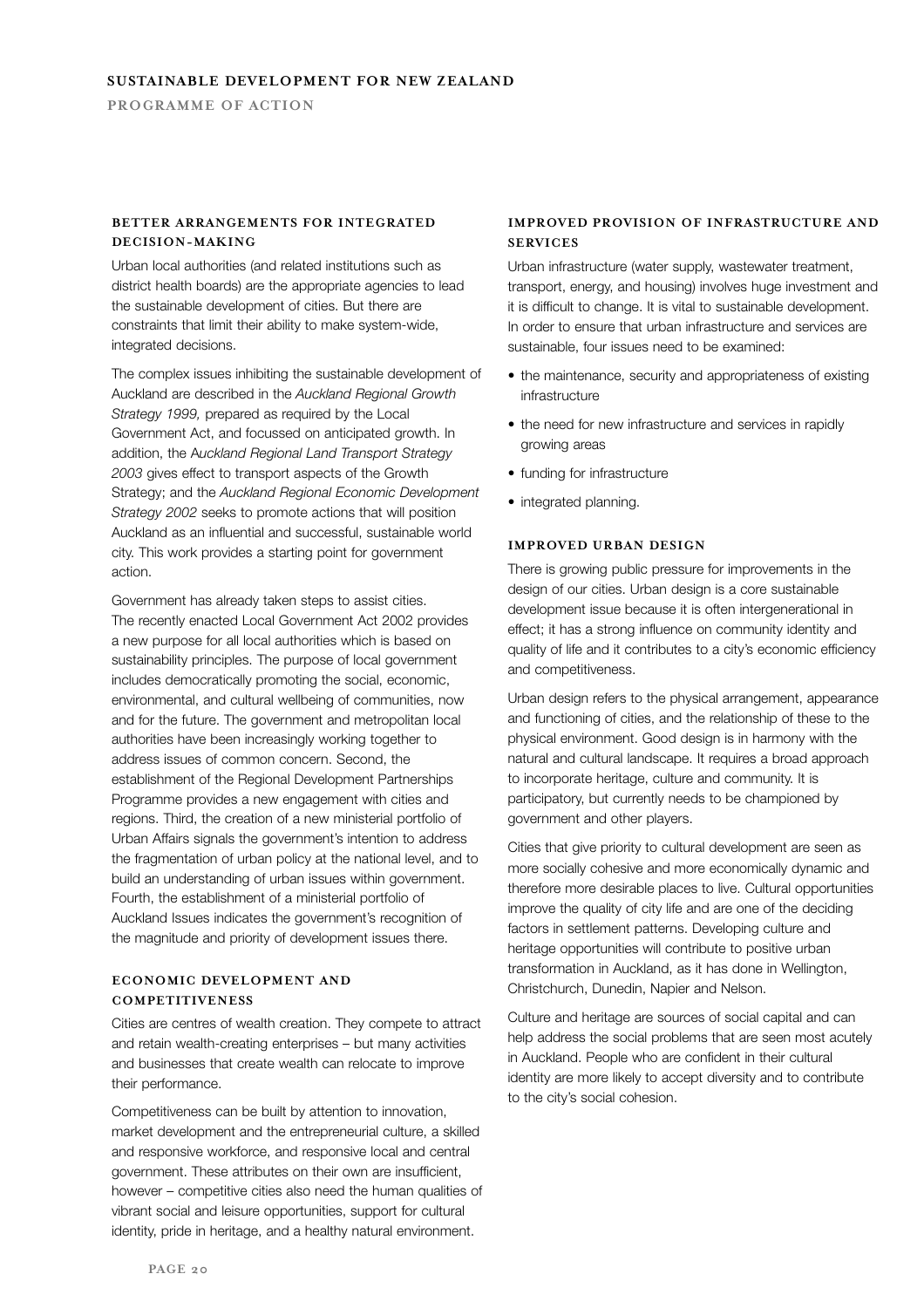In New South Wales, the state government has developed an urban design charter as a way of focusing effort. The charter, which has been signed by public-sector agencies and corporations:

- encourages government agencies to show leadership in creating high-quality towns and cities
- explains how urban design achieves this
- defines roles and responsibilities
- emphasises collaboration between government agencies
- promotes a set of strategies for achieving the goals.

Through the Charter, the signatories show their commitment to the achievement of high-quality urban environments and acknowledge their roles and responsibilities in achieving this.

## **SOCIAL WELLBEING, CULTURAL IDENTITY AND THE QUALITY OF THE ENVIRONMENT**

While many aspects of social life and conditions in New Zealand are improving, an unacceptable number of people continue to experience poor outcomes. These people are more likely to live in cities and to be young, poorly educated, living in sole-parent families, and to be Maori or Pacific peoples or from ethnic minority groups. The greatest potential for change is in Auckland because of the number and concentration of people there who are disadvantaged.

Investment in good outcomes for children and young people is key to New Zealand's urban sustainability. Today's children are the workforce and parents of tomorrow. Their success is important for the wellbeing of future generations and for ensuring we will be able to support an ageing population. Priorities for social development in Auckland might include integrated social services for disadvantaged neighbourhoods; improving housing conditions (particularly for families with children); improving the participation of young people in education, cultural opportunities, training, and employment; and improving settlement outcomes for new migrants and refugees.

The environmental degradation that has accompanied urbanisation has had direct impacts on health and wellbeing, and adverse effects on wealth creation and the competitiveness of cities. Further growth need not cause further degradation. In sustainable cities, the growth process is not tied to continuing environmental harm; rather, the two processes are "decoupled". Each individual, household, institution and business uses energy, water and clean air more efficiently and with less waste.

These are issues for New Zealand as a whole but they are most acute in our big cities. Increasing waste production, poor energy efficiency (especially for transport), traffic congestion, development pressures on land and urban areas, and air, water and noise pollution are significant barriers to sustainability. Overcoming these barriers, however, offers major opportunities for innovation, business development, and social, economic, environmental and cultural gains.

*The design of our cities and towns has a strong influence on community identity and quality of life.*

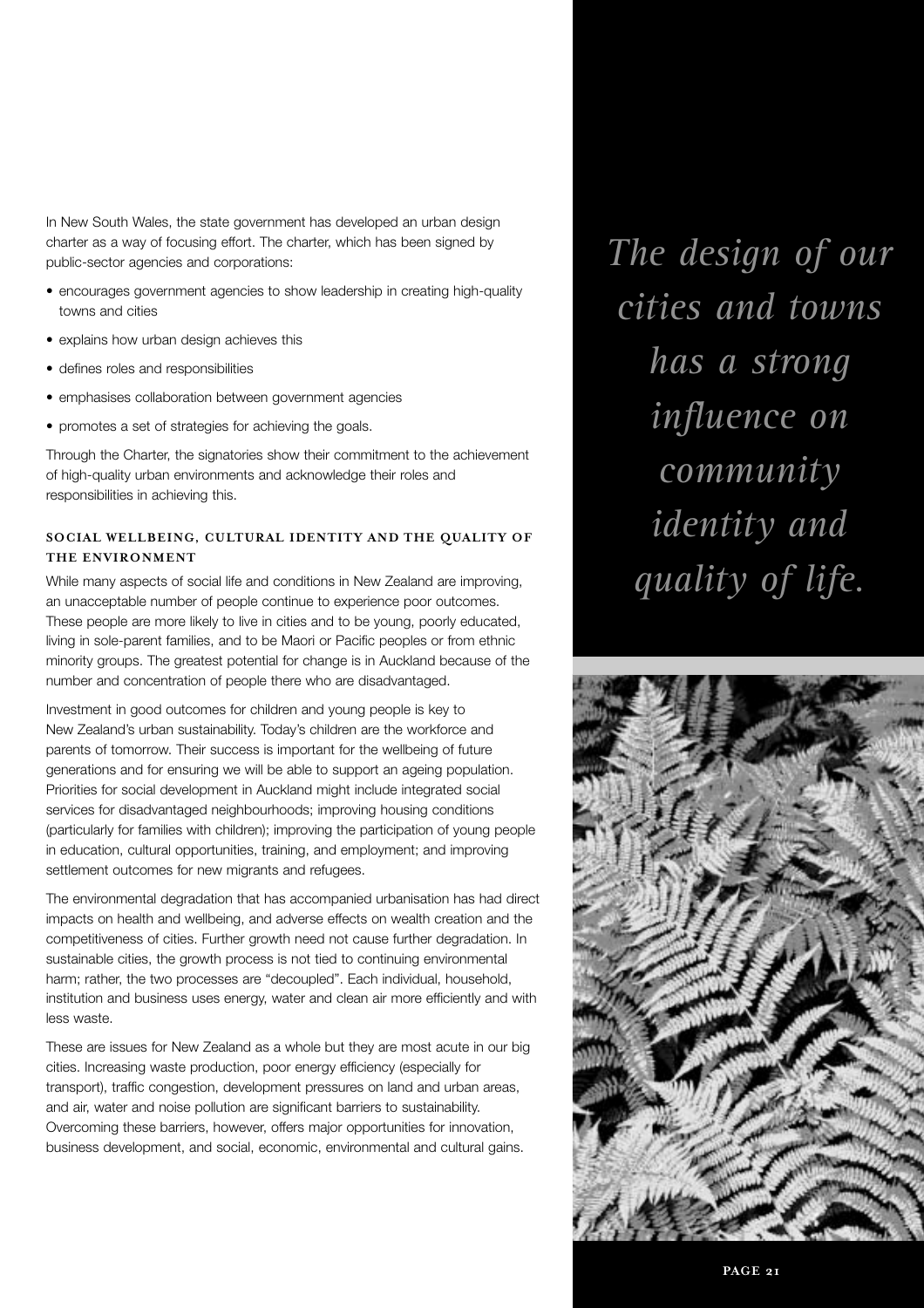#### **GOVERNMENT LEADERSHIP AND PARTNERSHIPS**

Government has provided leadership by creating a new relationship with local government and business through its programmes of local government and health statutory reform and its development policies. The task now is to give practical effect to these opportunities, to advance sustainable development by identifying innovation and best practice, and to disseminate them throughout New Zealand. In particular, the government intends to develop partnerships and facilitate innovation and competitiveness in Auckland.

#### **THE PROGRAMME OF ACTION**

*Cities as centres of innovation and economic growth*

- Working collaboratively with local authorities to improve the legislative arrangements and statutory controls on planning, development and service delivery for urban areas, giving priority to Auckland and focusing in particular on:
	- transport infrastructure and services (roads, rail, ferries, cycleways, footpaths and walkways) and innovative approaches to peak traffic congestion
	- the removal of legislative impediments to sustainable medium- and high-density housing
	- improved whole-of-government co-ordination and engagement.

Other priorities include:

- immigration and improved settlement outcomes for migrants
- enterprises that create sustainable employment
- cultural development of cities, including cultural industries and employment
- land use and transport connections, particularly for urban redevelopment and greenfields development
- infrastructure investment planning.
- Working with regional economic development agencies to identify actions that central government can take to remove barriers to the implementation of their sustainabledevelopment-based strategies, and to assist innovation and growth. Addressing issues identified in the *Auckland Regional Economic Development Strategy* will be a priority, with those in other urban areas to follow.

## *Liveable cities that support social wellbeing, quality of life and cultural identities*

- Working collaboratively with local government, design professionals, and cultural, heritage and environmental interests to develop a New Zealand Urban Design Charter. The charter should:
	- support the health and social wellbeing of urban citizens
	- take a holistic approach that incorporates urban cultural and community identities, historic heritage and arts infrastructures
- incorporate collaborative urban design in project planning and delivery
- recognise the economic and social benefits of cultural investments
- recognise the diverse benefits of historic heritage preservation, including cultural landscapes, intangible values and intergenerational benefits
- consider natural systems
- respond to local characteristics
- support economic activity
- meet the diverse needs of different interest groups
- encourage investment in urban design skills and training.
- Developing environmental standards, (for air quality, water quality, noise and waste) and a timetable for their implementation, in consultation with urban authorities.
- Developing a methodology, and committing to the collection of data and indicators to record the state of social and environmental wellbeing of urban areas, in collaboration with urban authorities.
- Working collaboratively with local government and business and communities, particularly in Auckland, to identify and address cross-cutting, hard-to-tackle social development issues that are a priority for the region. Priorities might include:
	- Implementing integrated social services for disadvantaged neighbourhoods
	- improving housing, particularly for families with children
	- improving participation of young people in education, training and employment
	- improving settlement outcomes for new migrants and refugees
	- planning for health infrastructure.

### **KEY ACTION:**

## **CENTRAL GOVERNMENT CO-ORDINATION**

- The development of mechanisms to ensure better co-ordination and integration across ministerial portfolios and government agencies for issues of urban sustainable development, particularly in Auckland. These should include the identification of a single clearing-house for whole-of-government and cross-cutting issues, and a process for determining a work programme of priority issues.
- Key ministers will meet with metropolitan mayors in 2003 to consider new partnership and consultation mechanisms for the implementation of this programme of action.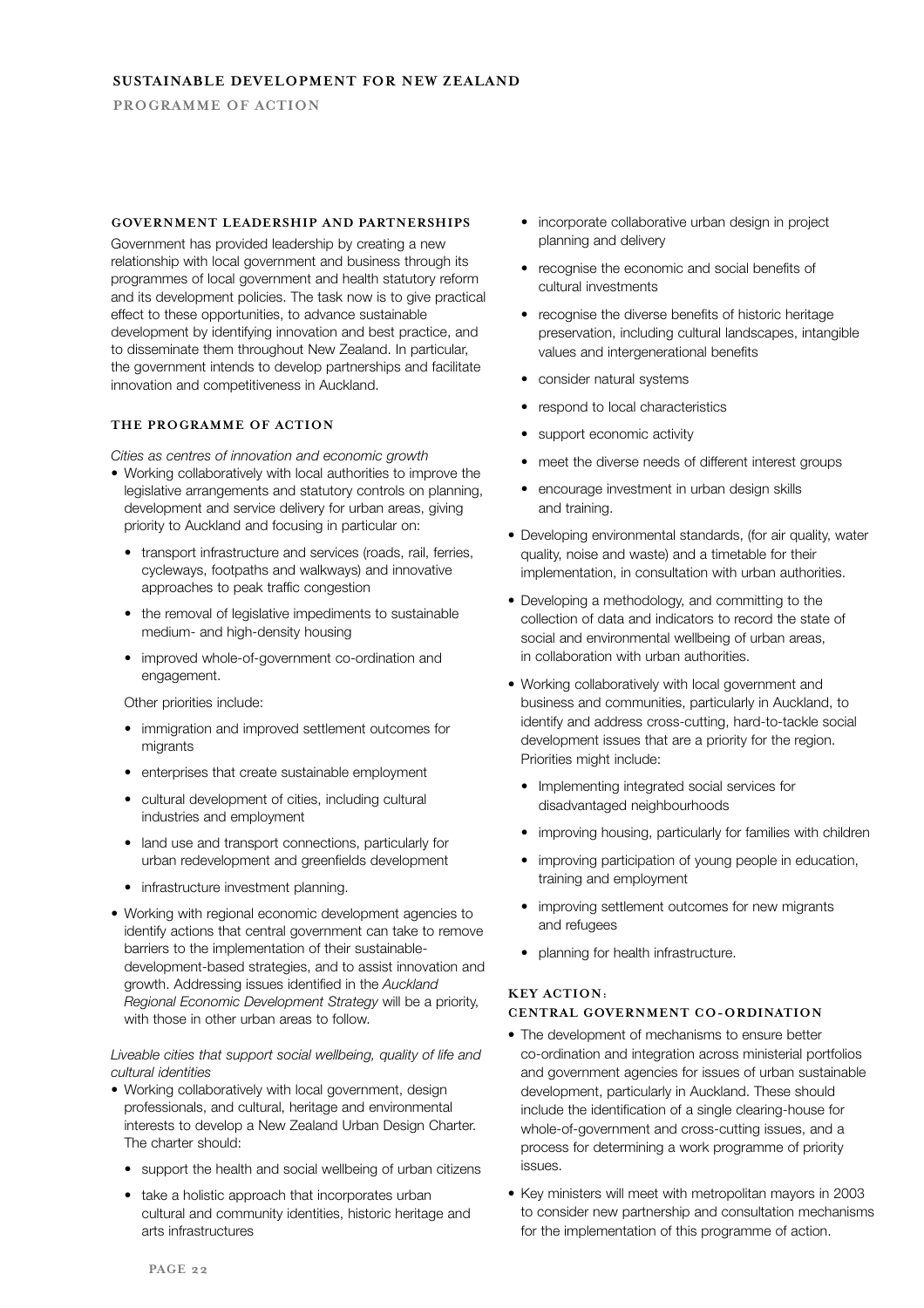## *3.4 INVESTING IN CHILD AND YOUTH DEVELOPMENT*

Positive child and youth development is good for everyone. Ensuring the wellbeing of children and young people brings benefits to New Zealand as a whole, including a skilled workforce, a healthy population and capable parents of the next generation. Children and young people are the diverse group of New Zealanders between the ages of 0 and 24 years. How we value and look after our children and young people is an important reflection on the state of our society. It is also a predictor of how we will fare in the future.

Healthy child and youth development occurs when young people have the opportunities and support to reach their full potential, and they can contribute to New Zealand society in a way that is valued and respected. It depends on young people having a sense of belonging and positive connections with others. While the majority of New Zealand children and young people are doing well, a significant proportion are not. A particular focus is required on improving outcomes for the children and young people who are disadvantaged.

In 2002 the government launched two key strategies relating to child and youth development: *New Zealand's Agenda for Children and the Youth Development Strategy Aotearoa.* They describe a whole-of-government approach for achieving positive child and youth development.

**OVERARCHING GOAL:** *All children and young people have the opportunity to participate, to succeed and to make contributions that benefit themselves and others, now and in the future.*

## **DESIRED OUTCOMES**

The programme of action seeks to achieve the following outcomes for the children and young people currently experiencing poor outcomes:

- supportive families
- adequate material living standards
- good health
- success at all stages of education and transition into employment
- lives free from violence and crime.

## **WHY IS CHILD AND YOUTH DEVELOPMENT A SUSTAINABLE DEVELOPMENT ISSUE?**

*"The positive implications of successful young people go on for many years. The benefits are intergenerational – young people who experience success and wellbeing themselves are more likely to be parents who bring up their children to also be successful and productive."1*

The large cohort of people who will soon be retiring will be replaced by a smaller cohort of working-age people. At present, a significant proportion of the future workforce is under-prepared for the demands of the workplace and the knowledge economy. One of the steps to a sustainable future is raising the quality of the current and future workforce through knowledge and skill acquisition, and by addressing social and health barriers. We must take the opportunity to invest in children and young people because they are the parents, workers and adult citizens of the future. Skilled workers in sustainable employment are essential for funding the services associated with an ageing population.

*Children and young people need a sense of belonging and positive connections with others in order to reach their full potential.* 

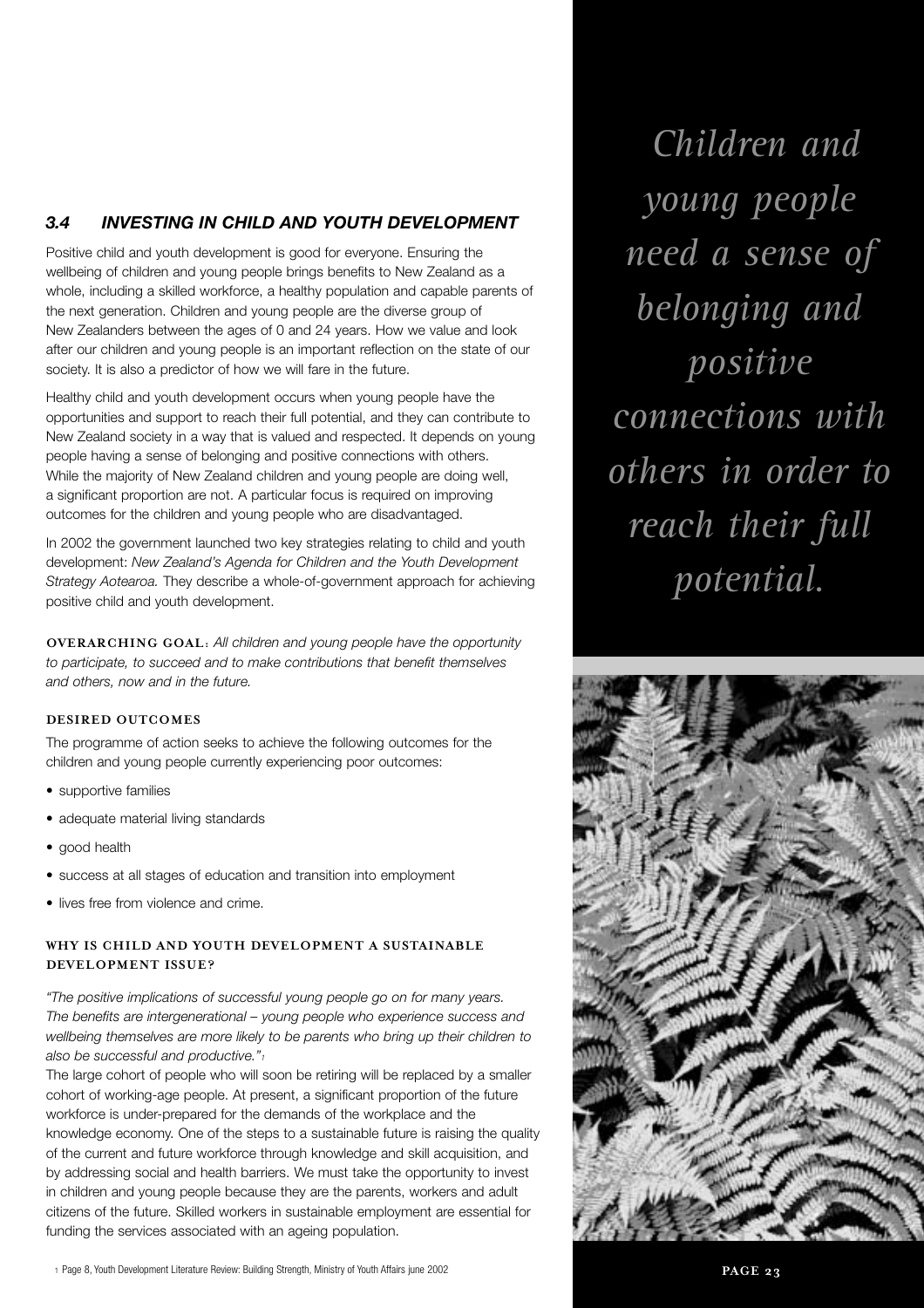## **SUSTAINABLE DEVELOPMENT FOR NEW ZEALAND**

**PROGRAMME OF ACTION**

#### *Economic growth*

Positive child and youth development is aligned with the government's strategic goals of economic growth and innovation. Reducing the number of children and young people without foundation skills and qualifications is essential if the future workforce is to have the skills it will need to participate and contribute to the economy.

Where risk factors can be identified, early intervention is often more effective than intervening later, after issues may have escalated. When children and young people develop positively, the need for expenditure on health care, crime, police, and welfare benefits is likely to be less.

#### *Social wellbeing*

Social development must occur along with economic development. The benefits to society of positive child and youth development go beyond what can be measured in dollars. As well as being an important social outcome in its own right, positive child and youth development will have wider benefits for families/whanau and for communities. By involving young people in the decisions that affect them, good relationships are built, more effective solutions are reached, and young people learn the rights and responsibilities of citizenship.

#### *Cultural strength and diversity*

Culture is partly about valuing tradition, but it is also one of the most dynamic and innovative aspects of society. Children and young people are the link between the cultural traditions of the past and the innovations of tomorrow. They are vibrant participants, consumers and generators of arts, culture and innovation. Relationships based on mutual respect and understanding between young people and older generations are the basis for passing on traditional culture. Such relationships are more likely to be constructive when young people have positive life experiences. Encouraging and supporting the positive expression of young people's pursuit of novelty and creativity can enrich the cultural life of all communities.

#### *Healthy environments*

Children and young people are greatly influenced by the environments in which they live, play, learn and work. They also influence these environments in both positive and negative ways. Diverse, stimulating and safe environments enhance development by providing opportunities for recreation, exercise, and learning. Providing spaces in urban centres that foster child and youth development is important and is an area where communities and local government play valuable roles. In addition, fostering an appreciation of New Zealand's unique natural environment among children and young people helps to ensure its protection and enhancement for future generations.

#### **ADEQUATE MATERIAL LIVING STANDARDS**

The recent Living Standards Survey shows that approximately 29 per cent of children suffer some restrictions on their standard of living and about six per cent have a very restricted standard of living<sub>2</sub>. Economic constraints reduce the quality of children's lives and can have an adverse effect on their developmental outcomes – in particular, their physical and cognitive development, their readiness to learn, and their health. In the long term this can lead to unemployment and low earnings as adults, and to a higher risk of disadvantage among their own children. The consequences for child development are greater when children experience hardship over longer periods, and when

Improved child wellbeing will require targeted interventions. Addressing the issue requires a multi-pronged approach that tackles both the long-term causes of hardship and addresses the immediate needs of families. One of the key issues is the relatively high number of children in New Zealand living in jobless households. Promoting sustainable employment among parents requires a focus on ensuring access to affordable quality childcare, addressing the lack of foundation skills among young people and parents, and improving the financial returns from work.

#### **SUCCESS AT ALL STAGES OF EDUCATION**

it occurs in early childhood.

New Zealand has high overall participation rates for early childhood education but lower rates for Maori and Pacific Island children and children in rural areas. Improvements are needed in the quality of early childhood education services for many children.

Secondary students' average achievement is high by international standards but there are wide disparities at all ages. Too many students leave school without upper secondary qualifications, especially Maori and Pacific Island students and students from low-income households. Young people lacking foundation skills are less likely to go on to further education. They are also more likely to be unemployed as adults, to have low incomes when they are working, to be involved in criminal offending, to suffer longterm physical and mental health problems, and to become parents as teenagers.

Seventeen per cent of school leavers in 2001 had no qualifications. This proportion has not changed over the last ten years. Young men, and Maori and Pacific Island students were over-represented in this group.

3 This estimate is based on data from the Household Economic Survey (HES), the Household Labour Force Survey (HLFS) and the 1996 Census.

<sup>2</sup> The results are drawn from the Ministry of Social Development's (MSD) survey of living standards of New Zealanders and analysis of Household Economic Survey data. For more detail, see MSD's Briefing to the Incoming Minister 2002, Improving Wellbeing for all New Zealanders and the Social Report 2001, at http://msdwebsitedev/publications/index.html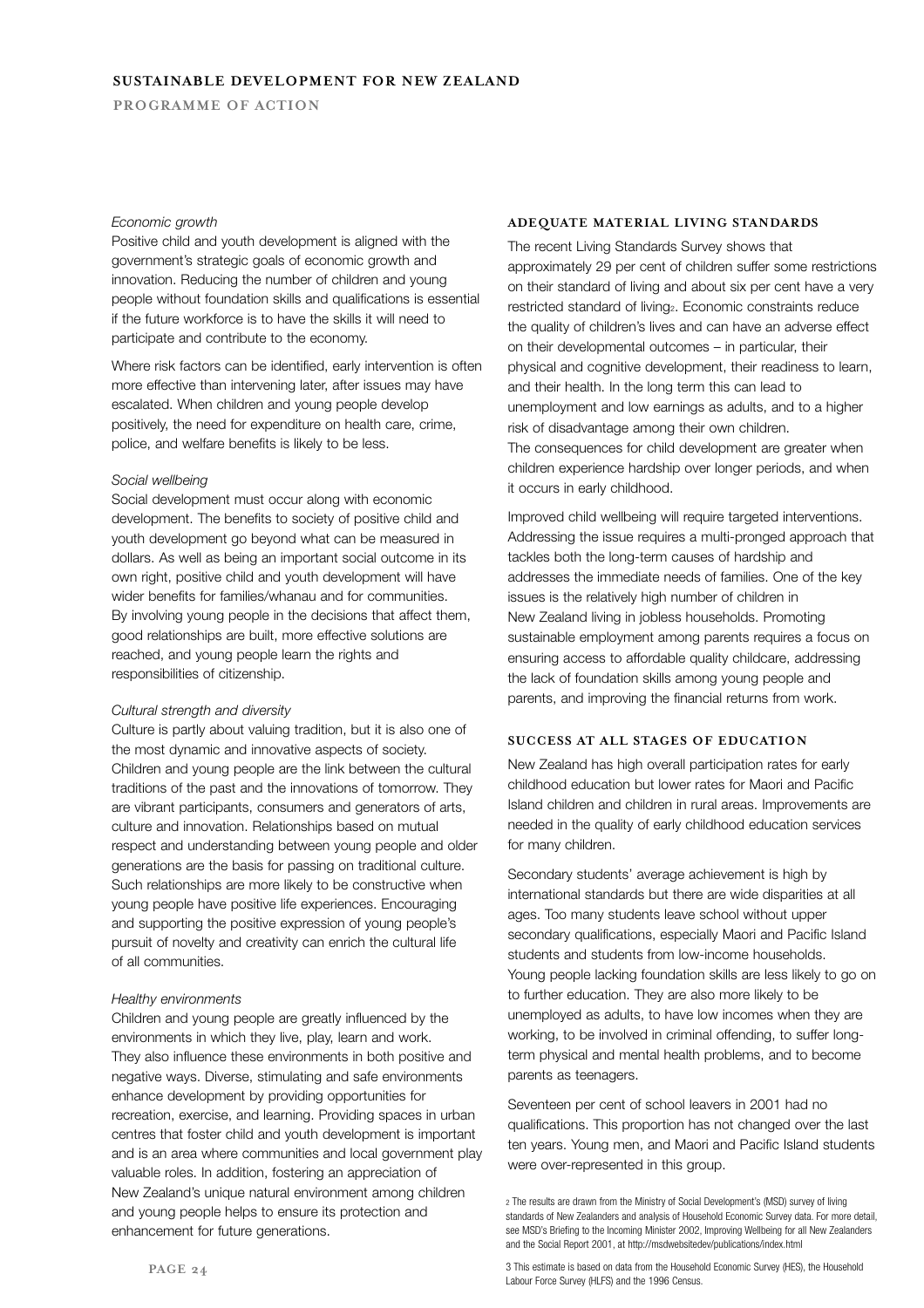### **IMPROVING PARTICIPATION IN EDUCATION, TRAINING AND WORK**

At any given time, between 10 and 17 per cent of 15-19 year olds are not in formal education, training or work.<sup>3</sup> The rate of non-participation among young people is higher today than in the mid-1980s. New Zealand appears to have relatively high rates of non-participation compared to other OECD countries. The number of 15-19 year olds will rise significantly over the next decade.

Some young people experience long periods of non-participation. This can result from – and compound – poor developmental outcomes, leading to unemployment and low earnings later in life. Low educational attainment, poor physical and mental health, and teenage parenthood are all associated with non-participation. In addition, the quality of New Zealand's youth labour market appears to have deteriorated compared with other age cohorts and other countries.

## **THE HEALTH OF CHILDREN AND YOUNG PEOPLE**

The infant4 death rate in New Zealand has declined significantly over the last 40 years. New Zealand has had a relatively high infant death rate, in part because of a high incidence of sudden infant death syndrome (SIDS). Over the last few years the rates of SIDS and infant mortality in general have declined. Ethnic disparities remain, however, with higher death rates for Maori and Pacific infants.

After declining from 1991-1995, the rate of hearing impairment among new school entrants has remained relatively static. In 1999/2000 the rate was 7.7 per cent. Among Maori and Pacific children, the rate is much higher, at 13.1 per cent and 16.4 per cent respectively.

Around a third of deaths among children and young people are due to suicides and another third are the result of motor vehicle crashes. New Zealand has one of the highest youth suicide rates in the OECD. Although youth death rates for motor vehicle crashes have decreased markedly over the last decade, New Zealand still has a relatively high youth death rate by international standards. Young men have higher rates of suicide and accidental death than young women, and Maori have higher rates than non-Maori.

New Zealand's teenage birth rate is high in relation to other developed countries. In 2001 there was an average of 8.6 births per 1,000 young women aged 13-17. The rate for young Maori women is significantly higher than for other ethnic groups at 21.9 births per 1,000, although these differences are decreasing.

## **CHILDREN AND VIOLENCE**

Violence in children's lives includes child abuse, sexual abuse, witnessing family violence, violent offending by young people, bullying and victimisation, discrimination, and a lack of personal safety in the neighbourhood and community<sub>5</sub>. In the year to June 2000, 6,833 children were assessed by Child, Youth and Family as being abused or neglected (6.9 children for every 1,000 under 17 years of age, and 12 per 1,000 for Maori). There has been little change in abuse rates in the last three years.

## **OFFENDING AMONG CHILDREN AND YOUNG PEOPLE**

Boundary testing is a normal behaviour for children and young people and can often result in minor or sporadic offending – but there is a minority of children and young people for whom offending behaviour does persist. This minority is likely to have multiple disadvantages and to be responsible for a disproportionate number of offences. Often they are children when they first offend, and this may not have been responded to in an adequate way at the time. The greatest scope for improving youth offending outcomes is in dealing with child offenders (those aged under 14 years) and improving the quality of responses to serious and persistent young offenders.

*A particular focus on improving outcomes for the children and young people who are disadvantaged.*

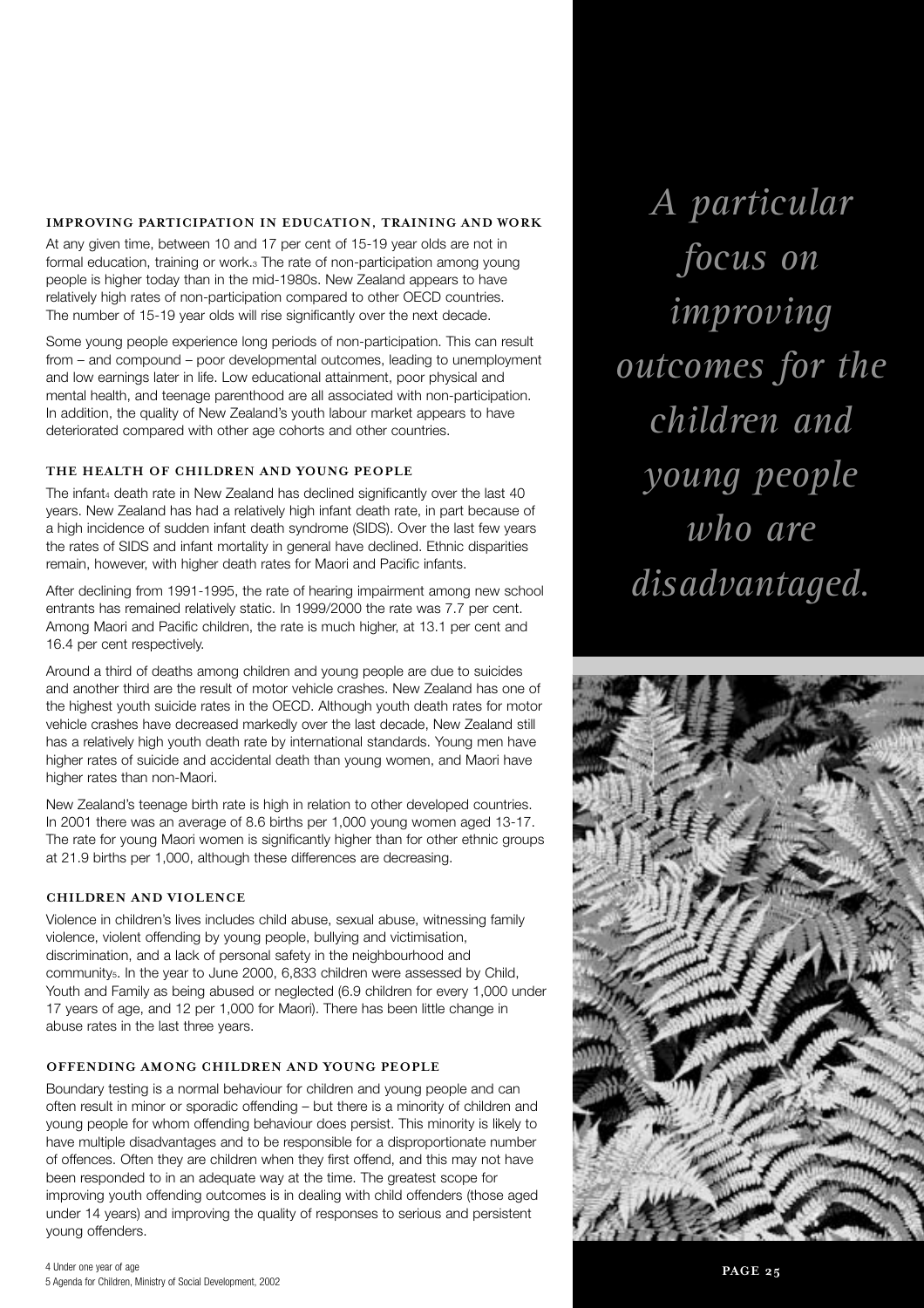#### **TARGETED INTERVENTIONS FOR CHILDREN AND YOUNG PEOPLE WITH MULTIPLE RISK FACTORS**

Up to 5 per cent of children and young people live in families with multiple risks such as problems with mental or physical health, parental alcohol or drug abuse, lack of parenting skills, domestic violence, criminal activity, and debt and economic hardship. The best long-term improvements in outcomes for children appear to come from parent and child, mixed delivery, high-intensity programmes targeted at multiple-risk families. Currently only a small percentage of multiple-risk families receive that form of intervention. Only 18 per cent of the families who could potentially receive Family Start services are doing so.

## **LEADERSHIP AND PARTNERSHIPS**

The determinants of poor child and youth development outcomes are complex: genetics, families/whanau, schools, peers, communities, and employers all play their part and have different effects during a young person's life. Government is only one player in a complex equation. Government departments need to be able to work with all the players who influence child and youth development outcomes. Ideally this should involve a whole-child or youthdevelopment approach, with service packages customised to suit the development needs of particular individuals. Where possible, children and young people themselves should also be involved in decisions affecting their future wellbeing.

### **THE PROGRAMME OF ACTION**

To be effective, initiatives to address poor outcomes need to take whole-child and youth-development approaches as described in the *Agenda for Children* and the *Youth Development Strategy.* This involves co-ordinated policies and interventions that address the particular needs of the child or young person.

*Supportive families*

- Investigating the enhancement and extension of highintensity early-intervention parent and child support programmes (such as Family Start) for the most disadvantaged.
- Identifying the most effective, efficient and appropriate means of supporting community infrastructures and activities that educate and support parents and whanau.
- Establishing a the Family Commission.

#### *Adequate material living standards*

- Reviewing family income assistance (including the childcare subsidy) to improve support for low-income families with children and promote sustainable employment for lowincome parents.
- Reviewing the capacity of housing assistance policies to support low-income families' access to affordable, appropriate and healthy housing.

#### *Good health*

• Monitoring individual infants' progress by implementing Well Child and immunisation checks.

- Implementing Healthy Housing initiatives to reduce overcrowding in areas with high incidence of meningococcal and other crowding-related illnesses.
- Extending coverage of school-based health services.
- Implementing the Sexual and Reproductive Health Strategy, including actions to prevent unwanted teenage pregnancy.
- Improving access to primary health care for school-aged children and young people.

#### *Success at all stages of education and transition into employment*

- Improving access to quality early childhood education for children from low-income families.
- Investigating options to address health and development barriers to children's learning.
- Implementing approaches shown to be effective in improving outcomes for under-achieving students at all levels of schooling, including NCEA.
- Investigating options for improving transitions for at-risk students from school to further education or sustainable employment, including:
	- improving the co-ordination of services for young people at risk of poor transitions
	- expanding the opportunities for further education and training through work-based settings (such as Modern Apprenticeships, industry training, Gateway).
- Ensuring that parents with low levels of education and skills have improved opportunities to build their foundation skills/ literacy education.

*Lives free from violence and crime* 

- Running a public education strategy over an extended period on alternatives to physical punishment of children.
- Developing and implementing minimum standards for identifying and responding to situations of family violence for people working with children and families – such as teachers, health professionals, and social workers.
- Implementing the *Care and Protection Blueprint* to improve quality and co-ordination of care and protection services, including:
	- developing a government investment strategy for care and protection services
	- addressing issues facing the care and protection workforce
	- identifying and publicising good practice in the delivery of care and protection services.
- Implementing inter-agency responses to young offenders to ensure a co-ordinated response to risk factors in multiple spheres of children's and young people's lives.
- Improving safety in schools and communities by promoting safe-school cultures and co-ordination between anti-bullying initiatives and broader crime-prevention strategies.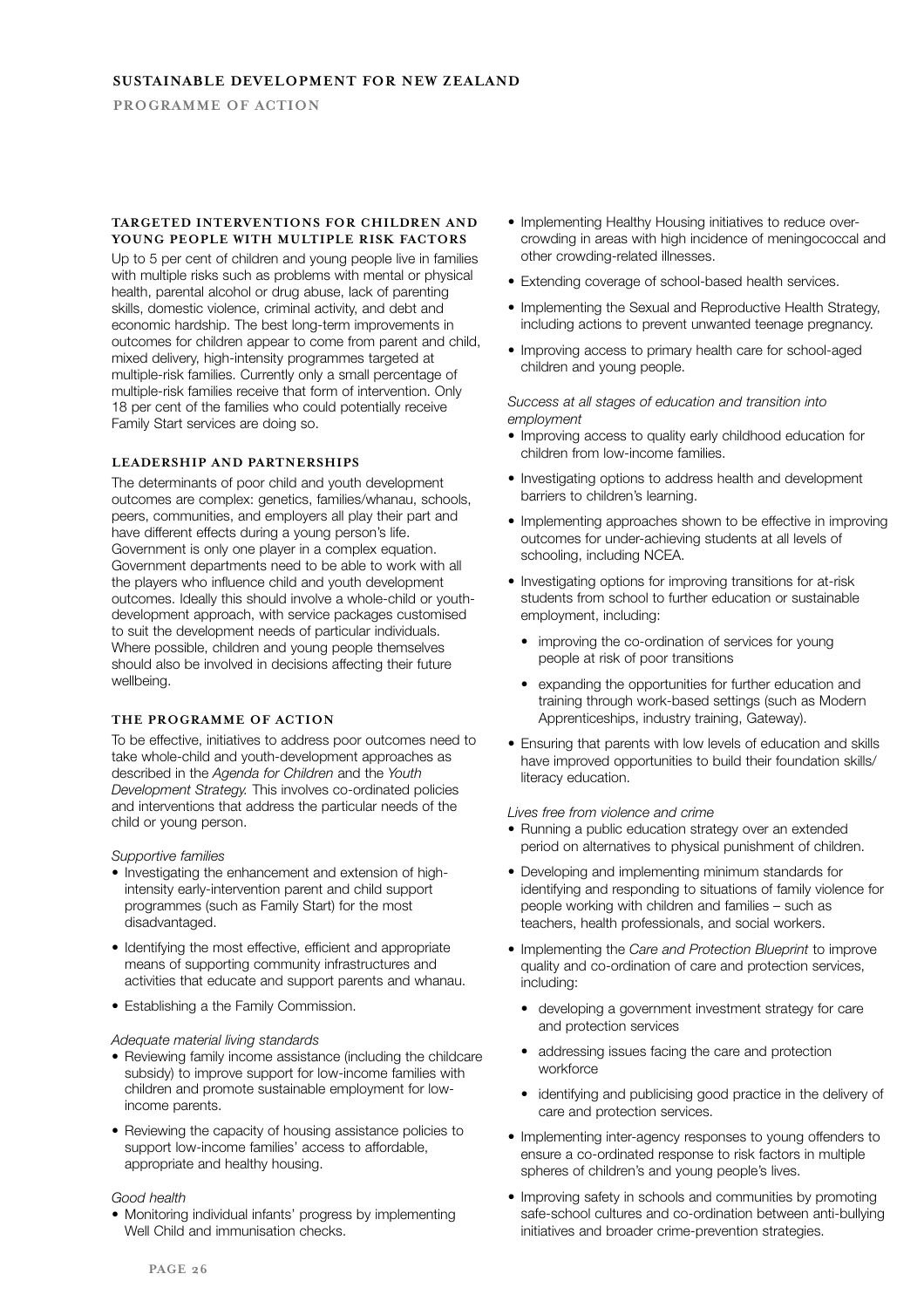## *3.5 MEASURING PROGRESS AND UPDATING THE PROGRAMME OF ACTION*

Enhanced monitoring and review systems and sustainability indicators are needed to assess our progress towards sustainable development goals.

Government is committed to measuring progress towards sustainable development, as a means of reporting to New Zealanders on the effectiveness of actions taken, of providing insights into policies and actions, and of allowing comparisons of the quality of life in New Zealand over time and with other countries. This work builds on a long history of the collection and dissemination of good-quality statistics and other performance measures by government, local government and other agencies.

Recent developments include the preparation of indicators of wellbeing at the local level (see for instance, *The Quality of Life in New Zealand's Six Largest Cities)* and at the national level (see *The Social Report,* the Environmental Performance Indicators and the experimental national indicators of sustainable development published in *Monitoring Progress towards a Sustainable New Zealand)*. At the level of the individual enterprise there has been a great deal of progress in sustainability reporting, by government, local government and businesses. A whole-ofgovernment trial of triple bottom line reporting has been undertaken, resulting in advances in the methodology, accounting and reporting on the sustainability of the operations of departments, councils and businesses.

## **WHY IS MEASURING PROGRESS IMPORTANT TO SUSTAINABLE DEVELOPMENT?**

To assess our progress towards sustainable development we need information that sums up the key features of social, economic, environmental, and cultural change. Indicators and the statistics from which they are derived can provide this information, show trends over time and highlight areas for further analysis in exploring the complex processes that lie behind sustainable development.

A range of different indicators and statistics can be used to measure progress towards sustainable development. These include:

- individual social, economic and environmental indicators and statistics
- composite sustainability indicators that integrate economic, social and environmental data to measure overall progress towards sustainable development goals
- indicators that show the extent to which economic growth is "decoupled" from environmental impacts and whether activities are becoming more ecologically sustainable
- environmental accounts that track the changes in stocks and flows of key resources such as freshwater and energy.

It is important that there is both reporting of indicators that are relevant to particular policies and programmes of action, and independent monitoring of social, economic, environmental, and cultural outcomes.

The Statistics New Zealand report *Monitoring Progress towards a Sustainable New Zealand* is a first attempt to provide an overview of outcomes.

No single agency collects all the data needed for this reporting. This means that partnerships and co-ordinated reporting are needed, involving central government agencies, local government, sector groups, other experts, and the interested community.

*A range of indicators to measure progress.*

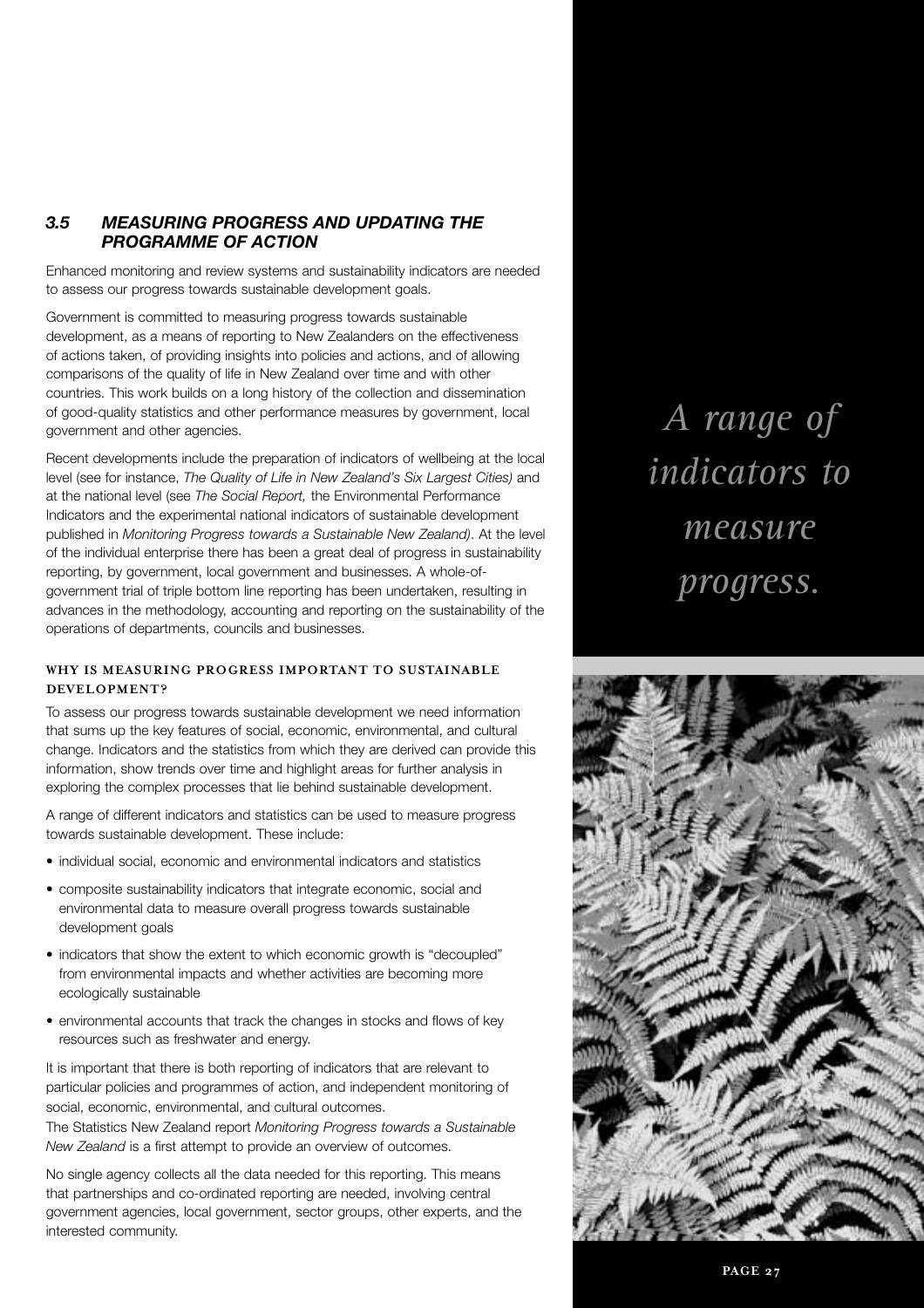## **THE REPORTING PROGRAMME**

Reporting will occur as follows:

- Statistics New Zealand and the Ministries of Economic Development, Social Development and the Environment will lead work on core social, economic, and environmental indicators as building blocks for measuring progress towards sustainable development.
- Statistics New Zealand will report information from national environmental accounts, including natural resource accounts.
- Sustainable development indicators building on *Monitoring Progress towards a Sustainable New Zealand* (and the review of this report) will be reported on by Statistics New Zealand in collaboration with the Ministries of Economic Development, Social Development and the Environment, and Local Government New Zealand.
- The government will continue to explore the use of triple bottom line reporting in the public sector.
- The government will work in partnership with local government to connect the quality of life reports on sustainable cities with the sustainable development work programme.
- Officials will report to Ministers on emerging sustainability issues and progress against this *Programme of Action.* This will include advice on the capacity needed to review and audit the priorities for action arising from sustainable development indicators and other information, and hence to identify new issues for action.

As well as undertaking specific projects and joint work, the government expects that others will see partnerships on sustainable development reporting as the normal way of doing business. The government will promote monitoring and reporting partnerships through:

- collaborative work, involving Statistics New Zealand and the Ministries for Economic Development, the Environment and Social Development, on the collection, storage, analysis and reporting of core indicator data and statistics for measuring progress towards sustainable development
- collaboration between central and local government agencies and sector groups for sharing indicator data, information and expertise.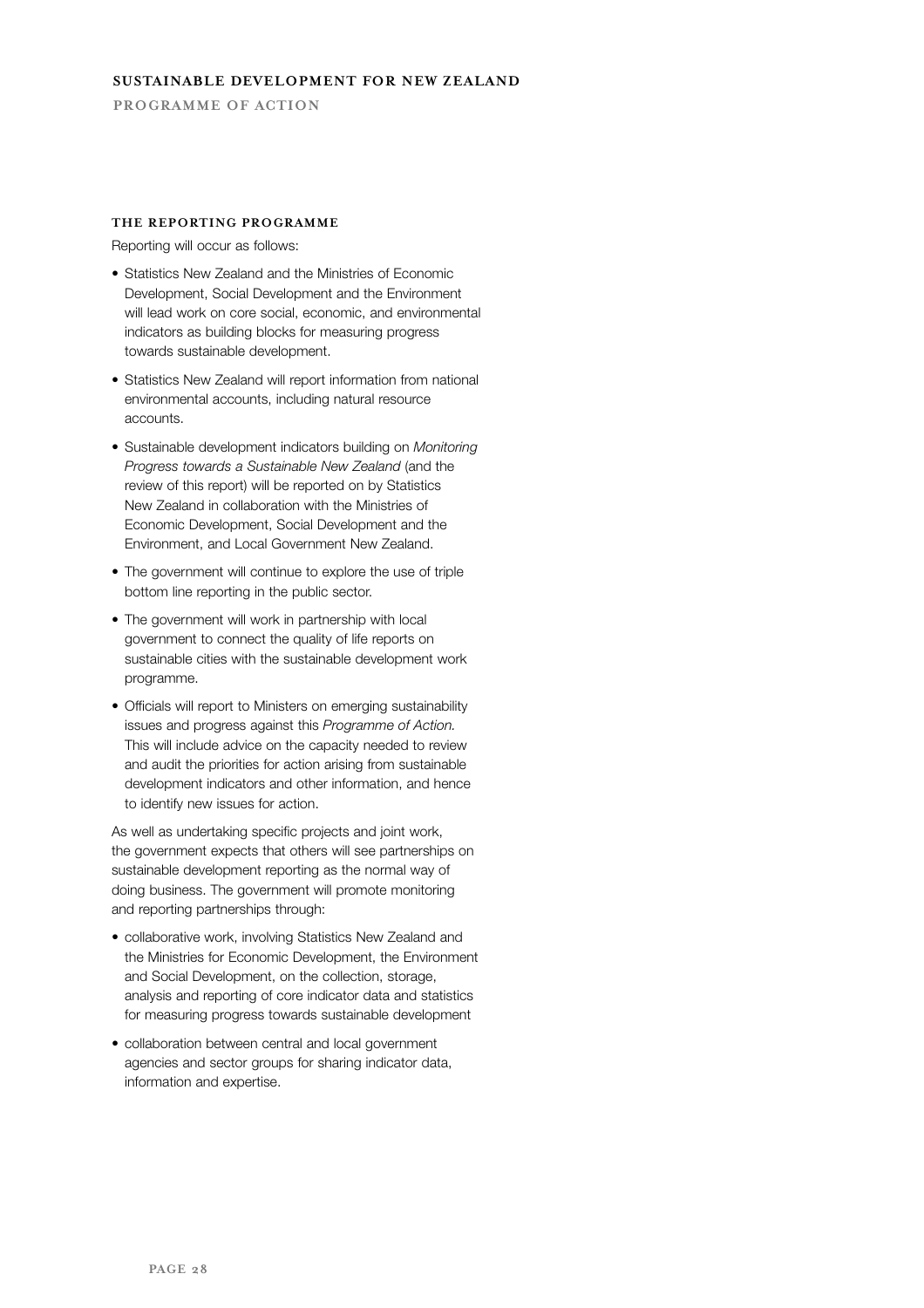# **FOUR. NEXT STEPS**

The detailed programme of action outlined here builds on recent work on energy, waste, fisheries, biodiversity and, more recently, biosecurity and transport. As well as putting in place strategies for these issues, the government has set the direction for the economy through the Growth and Innovation Framework and for the social sector through policies to reduce inequalities.

This *Programme of Action* takes the process a step further. It draws together a number of key issues and signals that the government intends to apply a sustainable development approach to its policy and decision-making processes. The programme of action is an evolving document and process. While it highlights a number of issues we need to tackle now, it also puts in place the building blocks that will help us deal with other issues at a later stage. We can't tackle all the issues at once.

The government intends to produce an updated programme of action. The timing of the next programme of action is dependent on the development of indicators and reporting against these, as outlined in section 3.5. The updated programme of action will also build on consultation and on the government's relationships with key stakeholders and other sectors. And, most importantly, it will draw on the lessons learned from this first programme of action.

*The programme of action is an evolving document and* process.

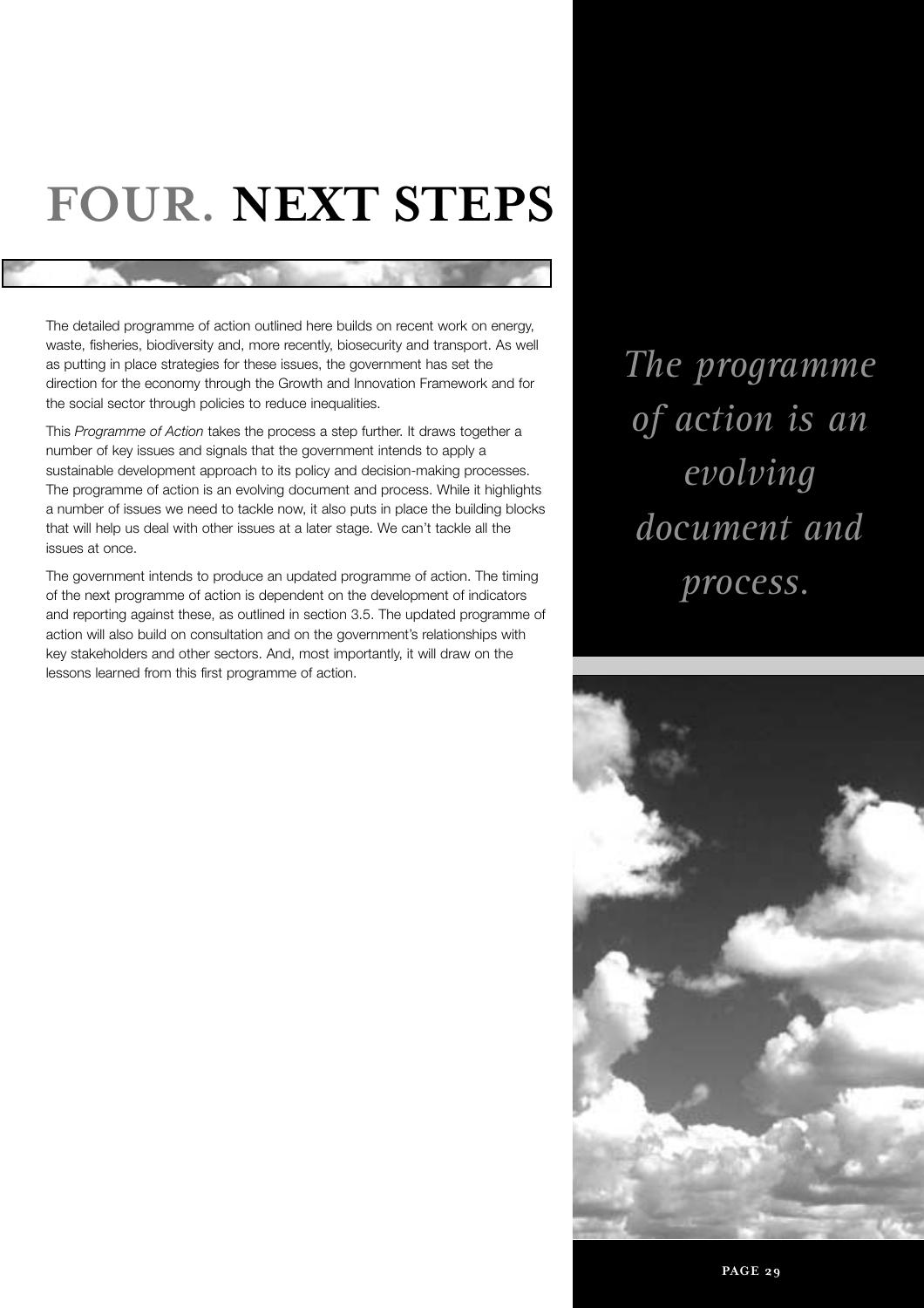## **ANNEX ONE**

#### **THE REAL PROPERTY AND Company**

## **KEY GOVERNMENT GOALS TO GUIDE THE PUBLIC SECTOR IN ACHIEVING SUSTAINABLE DEVELOPMENT**

## *Strengthen national identity and uphold the principles of the Treaty of Waitangi*

Celebrate our identity in the world as people who support and defend freedom and fairness, who enjoy arts, music, movement and sport, and who value our diverse cultural heritage; and resolve at all times to endeavour to uphold the principles of the Treaty of Waitangi.

*Grow an inclusive, innovative economy for the benefit of all* Develop an economy that adapts to change, provides opportunities and increases employment, and while reducing inequalities, increases incomes for all New Zealanders. Focus on the Growth and Innovation Framework to improve productivity and sustainable economic growth.

## *Maintain trust in government and provide strong social services*

Maintain trust in government by working in partnerships with communities, providing strong social services for all, building safe communities and promoting community development, keeping faith with the electorate, working constructively in Parliament and promoting a strong and effective public service.

#### *Improve New Zealanders' skills*

Foster education and training to enhance and improve the nation's skills so that all New Zealanders have the best possible future in a changing world. Build on the strengthened industry training and tertiary sectors to ensure that New Zealanders are among the best-educated and most skilled people in the world.

## *Reduce inequalities in health, education, employment and housing*

Reduce the inequalities that currently divide our society and offer a good future for all by better co-ordination of strategies across sectors and by supporting and strengthening the capacity of Maori and Pacific Island communities. Ensure that all groups in society are able to participate fully and to enjoy the benefits of improved production.

#### *Protect and enhance the environment*

Treasure and nurture our environment with protection for ecosystems so that New Zealand maintains a clean, green environment and builds on our reputation as a world leader in environmental issues. Focus on biodiversity and biosecurity strategies.